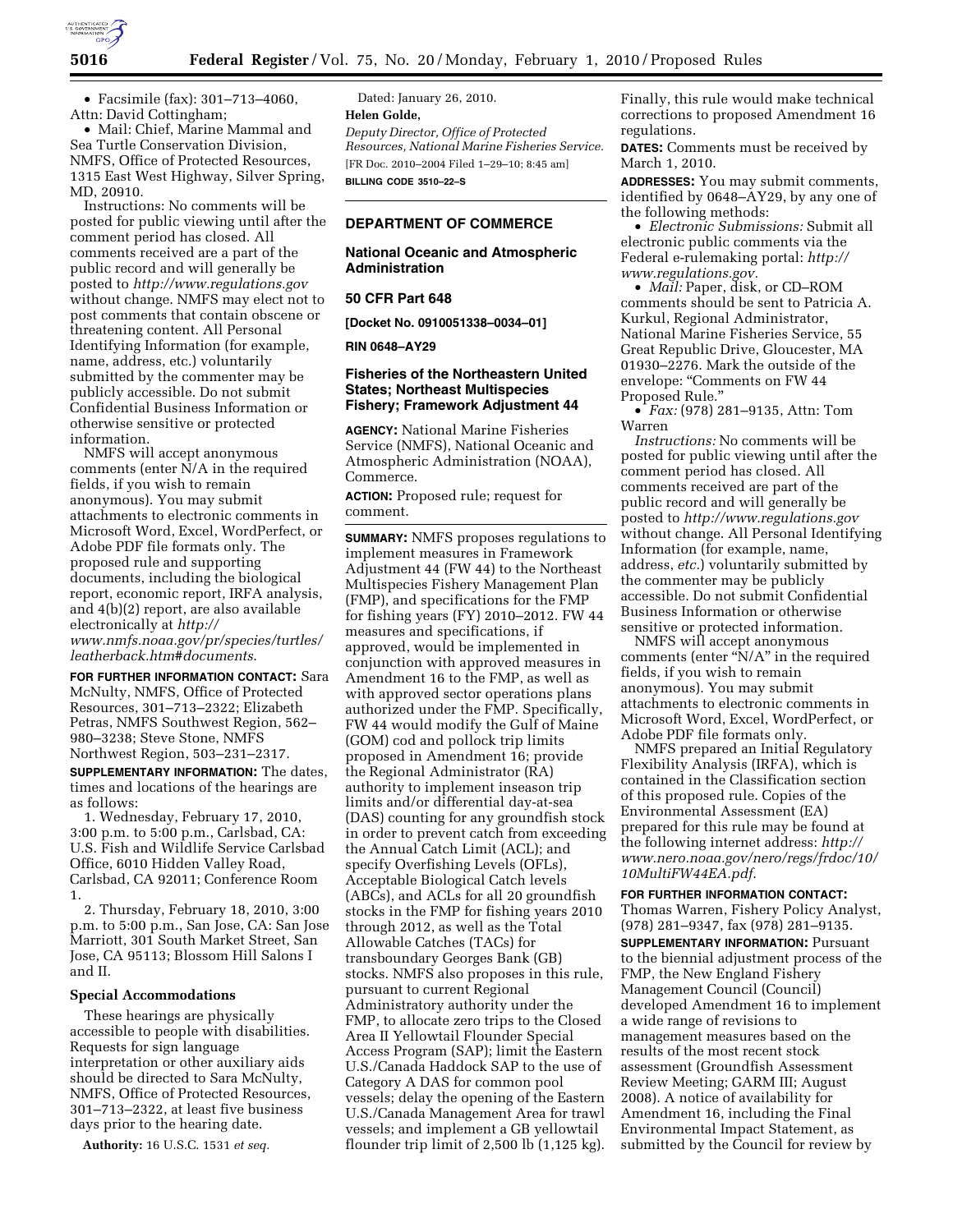the Secretary of Commerce (Secretary), was published in the **Federal Register**  on October 23, 2009 (74 FR 54773). A proposed rule for Amendment 16 was published on December 31, 2009 (74 FR 69382). Based on GARM III estimates of fishing mortality and stock size (biomass) in 2007, and subsequent estimates of fishing mortality, Amendment 16 proposes a suite of management measures to continue the rebuilding of groundfish stocks; an expanded sector management program; and a process for biennial specification of OFLs, ABCs, and ACLs. The analysis accompanying Amendment 16 indicates that the proposed management measures would achieve these objectives.

However, notwithstanding the Amendment 16 analysis, NMFS, based upon industry concerns regarding the effectiveness of Amendment 16 common pool measures, requested that the Council reconsider these measures at its September 2009 meeting. Specifically, industry expressed concern that assumptions inherent in Amendment 16 may be invalid, and therefore the Amendment 16 proposed measures may not be restrictive enough to prevent the ACLs from being exceeded (particularly for GOM cod and pollock). In particular, industry members noted that fishery participants may modify their effort behavior, for example by dropping out of sectors prior to the start of the fishing year and deciding to fish instead in the common pool, if there is the perception that common pool measures provide better fishing opportunities than sectors. Industry members also raised the possibility that Amendment 16 trip limit levels may result in over-harvest of ACLs for these stocks. For example, based on preliminary information, a relatively large number of DAS may be allocated to the common pool (3,601 DAS), compared to the relatively low proposed GOM cod ACL for the common pool (337 mt; 742,937 lb). Moreover, the Amendment 16 trip limits for GOM cod are relatively high, at 2,000 lb (907.2 kg)/DAS, up to 12,000 lb  $(5,443.2 \text{ kg})/\text{trip}$  for GOM cod. As a result of these allocations, it may be possible for GOM cod ACL to be exceeded by the common pool participants. Based upon this concern, and because it is not possible to determine with certainty in advance whether the analytical assumptions in Amendment 16 will be determined to be valid, the Council developed more restrictive management measures in FW 44 at its November 2009 meeting.

The measures in and authority for FW 44 are based in large part on

Amendment 16 being implemented. In addition, FW 44 would modify proposed Amendment 16 measures. For that reason, if it is approved, FW 44 cannot be implemented until Amendment 16 (if approved) becomes effective. Moreover, FW 44 measures also affect fishing activities of the many new sector operations being proposed in concurrent actions. If approved, FW 44 will become effective at the same time and in conjunction with Amendment 16, and therefore would be in place when new sector fishing operations begin on May 1, 2010. FW 44 proposes the following management measures and specifications:

#### **Management Measures**

#### *1. Regional Administrator Authority*

Under FW 44, the NMFS RA, Northeast Region, would be given the authority to modify landing limits for any Northeast (NE) multispecies stock and/or DAS counting rates at any time during the FY to reduce the likelihood that ACLs of allocated NE multispecies stocks would be exceeded, or to facilitate the harvesting of ACLs. For example, if, based on available information regarding catch of a particular stock, NMFS projects that the ACL will be exceeded prior to the end of the fishing year, the RA may implement a more restrictive landing limit for that stock that would be effective for the remainder of the fishing year, unless further modified. Alternatively, for the same stock, the RA could instead decide to implement a more restrictive DAS counting rate in the geographic area that pertains to the stock (or implement a change to both a possession limit and DAS counting rate). A modification to the DAS counting rate, under this example, would apply to one or more of the differential DAS counting areas proposed in Amendment 16 that correspond to the pertinent stock(s) (*e.g.,* Inshore GOM Differential DAS Area; Offshore GOM Differential DAS Area; Inshore GB Differential DAS Area; Offshore GB Differential DAS Area; and Southern New England/Mid-Atlantic (SNE/MA) Differential DAS Area). This inseason adjustment could be implemented by the RA even on the first day of the fishing year. Thus, beginning in FY 2011, the RA could adjust the inseason DAS counting rate, in addition to the adjustment to the DAS counting rate that would be triggered under Amendment 16 as an accountability measure (AM), in response to exceeding an ACL during the previous FY.

Although NMFS is not proposing the RA use this new authority at the

beginning of FY 2010, NMFS is nonetheless concerned that the ACLs for certain stocks may be exceeded in FY 2010, which would trigger accountability measures in FY 2011. To address the concern for stocks such as GOM winter flounder and GB cod (stocks for which the proposed ACLs are substantially less than recent catch levels), NMFS will monitor catch rates closely and be prepared to implement effort restrictions early in FY 2010, if necessary.

## *2. Modification to Amendment 16 Proposed Possession Limits*

FW 44 would modify the proposed Amendment 16 GOM cod trip limit and replace it with the current, status quo trip limit for GOM cod. Specifically, for limited access DAS vessels, FW 44 would replace the proposed Amendment 16 GOM cod limit of 2,000 lb (907.2 kg) up to 12,000 lb (5,443.2 kg)/trip, with the status quo GOM cod trip limit of 800 lb (362.9 kg)/DAS, up to 4,000 lb (1,818.4 kg)/trip. For vessels with a limited access Handgear A or open access Handgear B permit, FW 44 would also replace the proposed Amendment 16 cod limits of 750 lb (340.2 kg) and 200 lb (90.7 kg), respectively, with the status quo trip limits of 300 lb (136.1 kg) and 75 lb (34 kg) per trip. In addition, FW 44 would implement a new trip limit for pollock of 1,000 lb (453.6 kg)/DAS, up to 10,000 lb (4,536.0 kg)/trip. Currently there is no trip limit for pollock, nor is there one proposed in Amendment 16. The proposed FW 44 trip limits are intended to reduce the likelihood of exceeding the GOM cod and pollock ACLs.

#### *3. Requirement for Limited Access Scallop Vessels To Land Yellowtail Flounder*

In conjunction with the allocations of yellowtail flounder to the scallop fishery (described below under ''specifications''), vessels with a Federal limited access scallop permit are required to land all legal-sized yellowtail flounder to reduce discarding. This provision may also provide an incentive for scallop vessels to minimize the catch of yellowtail flounder, if landing yellowtail flounder is not cost-effective.

#### **Specifications**

The Magnuson-Stevens Fishery Conservation and Management Act (Magnuson-Stevens Act), 16 U.S.C. 1361–1423h, requires ACLs to be implemented in FY 2010 for stocks determined to be subject to overfishing, and in FY 2011 for all other stocks. Amendment 16 proposes a biennial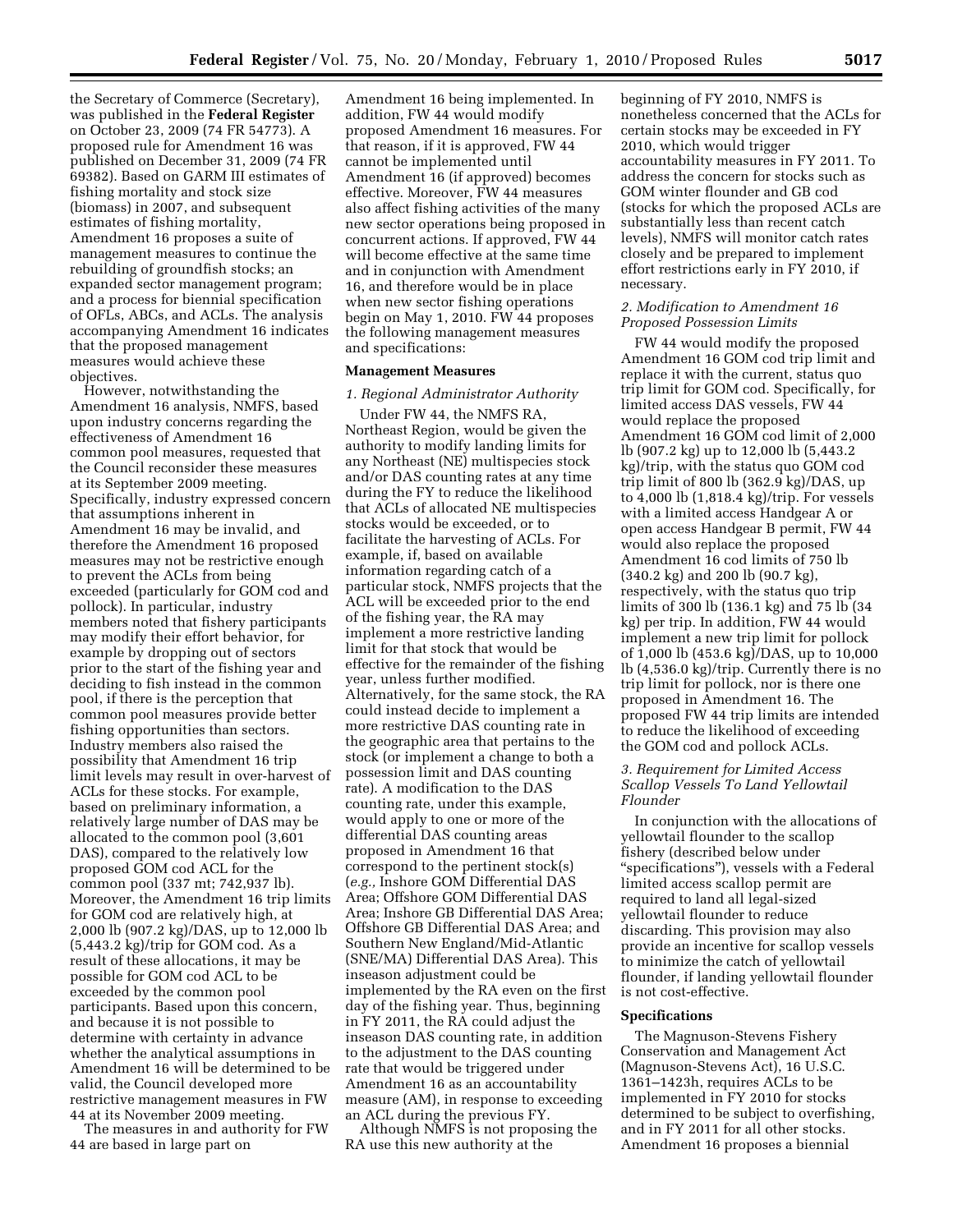process for specification of ACLs (and OFLs and ABCs) for all stocks as of FY 2010. Pursuant to the Amendment 16 proposed process, for FY 2010–2012 FW 44 would specify OFLs, ABCs, and ACLs, as well as incidental catch TACs for all stocks covered by the Northeast Multispecies FMP. In addition, pursuant to current FMP requirements, the Council, in this rule, recommends annual specifications of U.S./Canada Management Area TACs. Therefore, as described in further detail below, FW 44 proposes to specify U.S./Canada TACs; delay the opening of the Eastern U.S./ Canada Management Area for trawl vessels for FY 2010; allocate zero trips for the CA II Yellowtail Flounder SAP, limit the Eastern U.S./Canada Haddock SAP to the use of Category A DAS for common pool vessels, and implement a GB yellowtail flounder trip limit of 2,500 lb (1,125 kg). The Regional Administrator has authority to modify management measures for the U.S./ Canada Management Area, as well as modify certain SAP regulations.

FW 44 proposes the following specifications:

#### *1. OFLs and ABCs*

Table 1 contains FW 44 proposed OFLs and ABCs for FY 2010–2012, based on GARM III stock assessments (2008), for all stocks with the exception of GB yellowtail flounder, for which the ABC is based on the Transboundary Resource Assessment Committee stock

assessment of 2009. It is anticipated that the FY 2011 and 2012 values of the GB yellowtail flounder ABC will be revised during 2010 and 2011, respectively, based on new transboundary stock assessments. The OFLs and ABCs for FY 2012 will likely be revised during the next biennial adjustment process (during 2011), but are being specified at this time in the event that the next biennial adjustment process does not result in the timely implementation of revised 2012 catch specifications.

The OFL value for a stock is calculated using the estimated stock size for a particular year, and represents the amount of catch associated with Fmsy, i.e., the fishing mortality rate that, if applied over the long term, would result in maximum sustainable yield (MSY). The ABCs are those recommended by the Council's Scientific and Statistical Committee (SSC), and are lower than the OFLs in order to take into account scientific uncertainty in setting catch limits. The ABC value for a stock is calculated using the estimated stock size for a particular year, and for all stocks, with the exception of SNE/MA winter flounder, represents the amount of catch associated with 75 percent of Fmsy, or the F rate required to rebuild the stock within the defined rebuilding time period (Frebuild), whichever is lower. For SNE/MA winter flounder, the ABC was calculated using the F expected to result from management measures

designed to achieve an F as close to zero as practicable. This ABC is consistent with the SSC recommendation that for stocks that cannot rebuild to Bmsy in the specified rebuilding period, even with no fishing, the ABC should be based on incidental bycatch, including a reduction in bycatch rate (*i.e.,* the proportion of the stock caught as bycatch).

According to FW 44, for all stocks, with the exception of those with indexbased stock assessments (where no information was provided), the probability that the ABC catch would result in overfishing (F>Fmsy) is less than 20 percent. The highest probability of overfishing is associated with GB winter flounder (0.184, 0.191, and 0.199 for 2010, 2011, and 2012, respectively). The ABC values for GB cod and GB haddock for FY 2011 and 2012 are maximum values, because no Canadian catch has been deducted from the overall ABC, and therefore will likely be specified again in conjunction with the 2011 and 2012 U.S./Canada TACs. The FY 2011 and 2012 U.S. ABCs for GB cod and GB haddock will therefore be lower than the values in Table 1 in order to take into account Canadian catch. For example, for FY 2010, the amount of reduction to the overall ABC for GB cod and GB haddock was 1,012 mt and 17,612 mt, respectively, which represent the Canadian portion of the shared TACs (Table 7).

| TABLE 1-OVERFISHING LEVELS AND ACCEPTABLE BIOLOGICAL CATCHES FOR 2010-2012 |  |  |  |
|----------------------------------------------------------------------------|--|--|--|
|                                                                            |  |  |  |

|          |        | OFL    |        | U.S. ABC |          |          |  |
|----------|--------|--------|--------|----------|----------|----------|--|
| ** Stock | 2010   | 2011   | 2012   | 2010     | 2011     | 2012     |  |
|          | 6.272  | 7,311  | 8.090  | 3.800    | $*5.616$ | $*6,214$ |  |
|          | 11.089 | 11,715 | 11.742 | 8,530    | 9,012    | 9,018    |  |
|          | 80.007 | 59.948 | 51.150 | 44,903   | * 46.784 | *39,846  |  |
|          | 1.617  | 1.536  | 1.296  | 1,265    | 1,206    | 1,013    |  |
|          | 5,148  | 6.083  | 7.094  | 1,200    | 1.081    | 1,226    |  |
|          | 1,553  | 2.174  | 3,166  | 493      | 687      | 1,003    |  |
|          | 1.124  | 1,355  | 1.508  | 863      | 1.041    | 1,159    |  |
|          | 4.110  | 4.483  | 4.727  | 3,156    | 3,444    | 3,632    |  |
|          | 1,239  | 1.792  | 2.141  | 994      | 1.369    | 1,639    |  |
|          | 2,660  | 2.886  | 3.297  | 2,052    | 2.224    | 2,543    |  |
|          | 441    | 570    | 685    | 238      | 238      | 238      |  |
|          | 1,568  | 2,117  | 2,830  | 644      | 897      | 1,198    |  |
|          | 9,899  | 10,903 | 12,036 | 7,586    | 8,356    | 9,224    |  |
|          | 4,130  | 4,805  | 5,306  | 2,832    | 3,295    | 3,638    |  |
|          | 5,085  | 5,085  | 5,085  | 3,293    | 3,293    | 3,293    |  |
|          | 225    | 225    | 225    | 169      | 169      | 169      |  |
|          | 317    | 317    | 317    | 237      | 237      | 237      |  |
|          | 361    | 361    | 361    | 271      | 271      | 271      |  |
|          | 119    | 130    | 143    | 71       | 78       | 85       |  |
|          | 92     | 92     | 92     | 83       | 83       | 83       |  |

\*\* GB = Georges Bank; GOM = Gulf of Maine; hadk = haddock; ytail = yellowtail flounder; SNE = Southern New England/Mid-Atlantic; CC = Cape Cod/GOM; plaice = American plaice; witch = witch flounder; winter = winter flounder; N = north; S = south; window = windowpane flounder. \* Preliminary.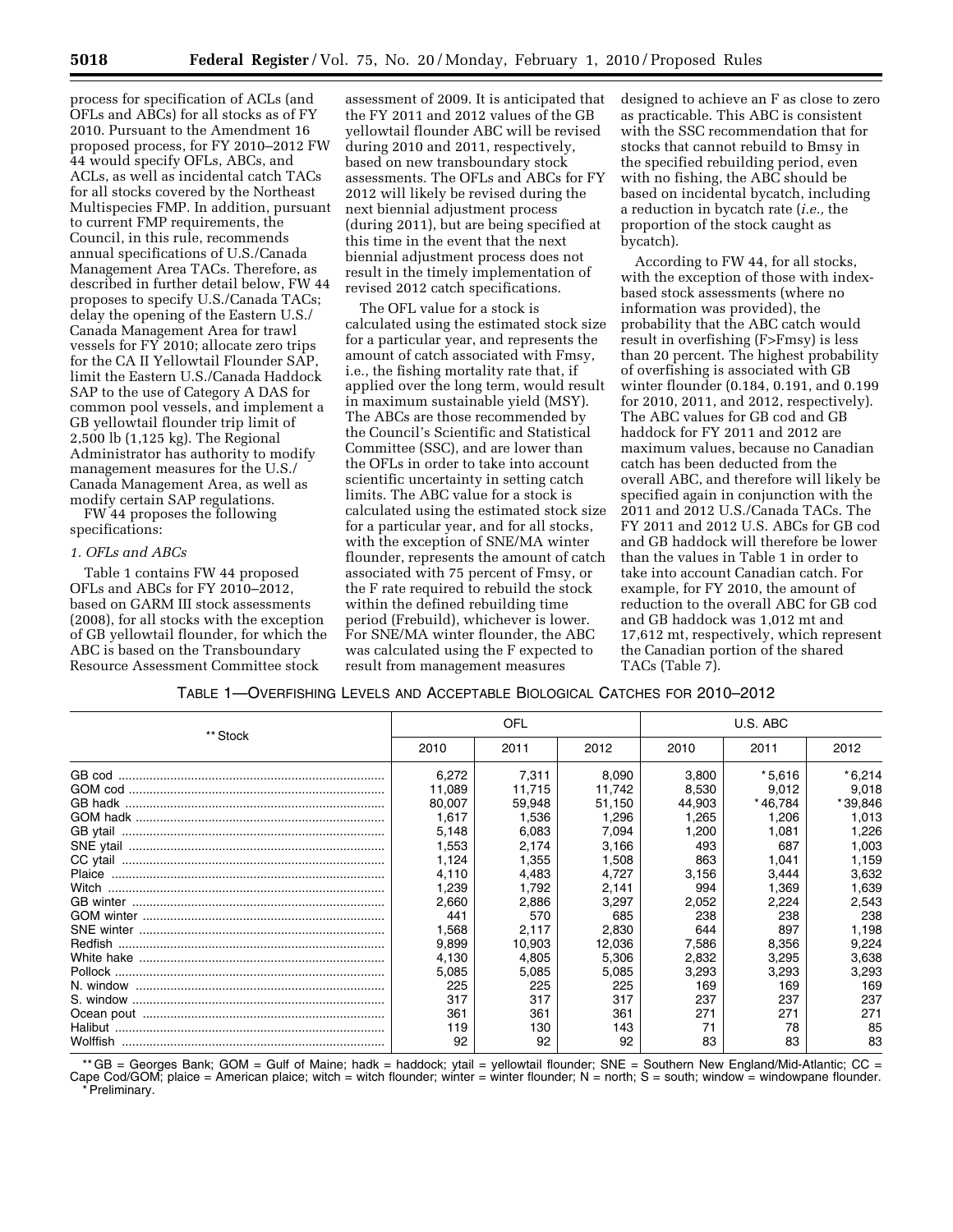#### *2. ACLs*

Pursuant to Magnuson-Stevens Act requirements and Amendment 16, the Council recommended ACLs that are lower than the ABCs, in order to account for management uncertainty. The total ACL for a stock represents the catch limit for a particular year, considering both biological and management uncertainty, and the limit includes all sources of catch (landed and discards) and all fisheries (commercial and recreational groundfish fishery, state-waters catch, and non-groundfish fisheries). The division of a single ABC value for each stock (for a particular FY) into sub-ACLs, and ACL-subcomponents, accomplishes three objectives: (1) The ABC is sub-divided to account for all components of the fishery and sources of fishing mortality; (2) allocations are made for certain fisheries; and (3) management uncertainty is taken into account.

For FW 44 the ABC was sub-divided into fishery components on a stockspecific manner, prior to the consideration of management uncertainty. The following components of the fishery are reflected in the total ABC: Canadian share/allowance (expected Canadian catch); U.S. ABC (available to the U.S. fishery after accounting for Canadian catch); state waters (portion of ABC expected to be caught from state waters outside Federal management); other sub-components (expected catch by other non-groundfish fisheries); scallop fishery; mid-water trawl fishery; commercial groundfish fishery; and recreational groundfish fishery. The commercial groundfish sub-ACL is further divided into the nonsector (common pool vessels) sub-ACL and the sector sub-ACL, based on the total vessel enrollment in all sectors as of September 1, 2009, and the cumulative Potential Sector Contributions (PSCs) associated with those sectors, as explained in Amendment 16 and the proposed rule for sector operations in FY 2010.

As indicated in the proposed rule for sector operations for FY 2010 (74 FR 68015, December 22, 2009), sector rosters will not be finalized until May 1, 2010, because sectors have until April 30, 2010, to drop out of a sector and fish in the common pool. Therefore, it is likely that the FY 2010 sector sub-ACL, which is comprised of the cumulative PSCs of all enrolled sector members, will be reduced and the common pool sub-ACL will increase after publication of the final rule specifying ACLs.

Despite such changes, the groundfish sub-ACL (common pool sub-ACL plus

the sector sub-ACL) would not change. Based on the final rosters, NMFS intends to publish a rule in early May 2010 to modify these sub-ACLs, and notify the public if these numbers change. It is almost certain that all of the FY 2011 and 2012 sub-ACLs for the common pool and sectors will change and be re-specified prior to FY 2011 and 2012 due to likely annual changes to the sector rosters. Furthermore, due to the need to re-specify the U.S. ABCs for GB cod and GB haddock as described above, all sub-components of the ABCs for GB cod and GB haddock will be respecified for FY 2011 and 2012, when information on the Canadian TACs is available.

The numbers in this proposed rule are based on the sector rosters submitted to NMFS as of September 1, 2009, as indicated in the EA. In contrast, the proposed Annual Catch Entitlements (ACE) for sectors are based on rosters as of November 30, 2009. The average difference in the common pool sub-ACLs between this proposed rule and the sector proposed rule is 36 percent. The common pool sub-ACLs in the sector proposed rule are lower than in this proposed rule due to an increase in sector members between September 1 and November 30, 2009.

The concept of management uncertainty for the purpose of developing ACLs in Amendment 16, was characterized as the likelihood that management measures will result in a level of catch that is greater than the catch objective. In FW 44, management uncertainty was evaluated for each stock, considering the following elements of the fishery and the FMP: enforceability; monitoring adequacy; precision of management tools; latent effort; and catch of groundfish in nongroundfish fisheries. For most stocks and components of the fishery (ABC components), the default adjustment (reduction) to the catch level for a fishery component was 5 percent. For stocks with less management uncertainty, the adjustment was 3 percent, and for those stocks or components with more management uncertainty, the adjustment was 7 percent.

For example, the 2010 pollock ABC set by the SSC was 3,813 mt. Excluding the estimated Canadian pollock catch of 520 mt, the U.S. ABC in 2010 for pollock amounts to 3,293 mt (Table 1). Approximately 6 percent of the U.S. ABC is used to account for anticipated state-waters catch (200 mt), 6 percent accounts for anticipated pollock catch by non-groundfish fisheries (other subcomponents), and the remaining 2,893 mt is allocated to the groundfish fishery

 $(3,293 - 200 - 200 = 2,893 \text{ mt})$ . To account for management uncertainty, this amount was reduced by 5 percent (144 mt) from 2,893 mt,, resulting in a groundfish sub-ACL of 2,748 mt (2,893  $144 = 2,748$  mt) (Table 3).

Several components of the FW 44 ABCs are notable, because they are atypical. For example, an allocation of yellowtail flounder to the scallop fishery is proposed in recognition of the importance of yellowtail flounder to the prosecution of the scallop fishery. For FY 2010, the scallop fishery would be allocated 100 percent of the estimated yellowtail flounder (for GB and CC/ GOM stocks) that is associated with the projected scallop catch in FY 2010, although this allocation is not a ''hard'' TAC. For FY 2011 and 2012, NMFS proposes in FW 44 to allocate to the scallop fishery 90 percent of the yellowtail flounder the scallop fishery is projected to catch (Table 2). Allocating to the scallop fishery only 90 percent of the yellowtail flounder that the fishery is expected to catch is intended to incentivize the scallop fishermen to reduce its bycatch of yellowtail flounder.

At the January 27, 2010 Council meeting, the Council is expected to review and possibly reconsider Framework Adjustment 21 (FW 21) to the Atlantic Sea Scallop FMP (FW 21), which includes measures that determine the amount of scallops that would be caught during FY 2010. Because the FW 44 yellowtail flounder allocation to the scallop fishery is based on the amount of projected scallop harvest, a modification to FW 21 could affect the proposed FW 44 allocation of yellowtail flounder to both the scallop and the NE multispecies fisheries. The outcome of the Council's January 2010, review of FW 21 is unknown at the time this document was going to publication. However, even if the yellowtail flounder allocations are not changed in FW 44, a modification of the scallop management program could change the impacts of the yellowtail flounder allocations, such that they are different than analyzed in the FW 44 EA.

The FW 44 EA contains a brief discussion of the potential effects on the environment, including the human environment, of modifying the scallop management program. If necessary, the FW 44 EA will be revised by including supplemental analyses, and the FW 44 final rule would reflect the revised specifications. For FY 2010, a change in the Scallop FMP that would allow additional scallop effort, and a recommendation for a larger allocation of yellowtail flounder, would result in increased revenue to the scallop fishery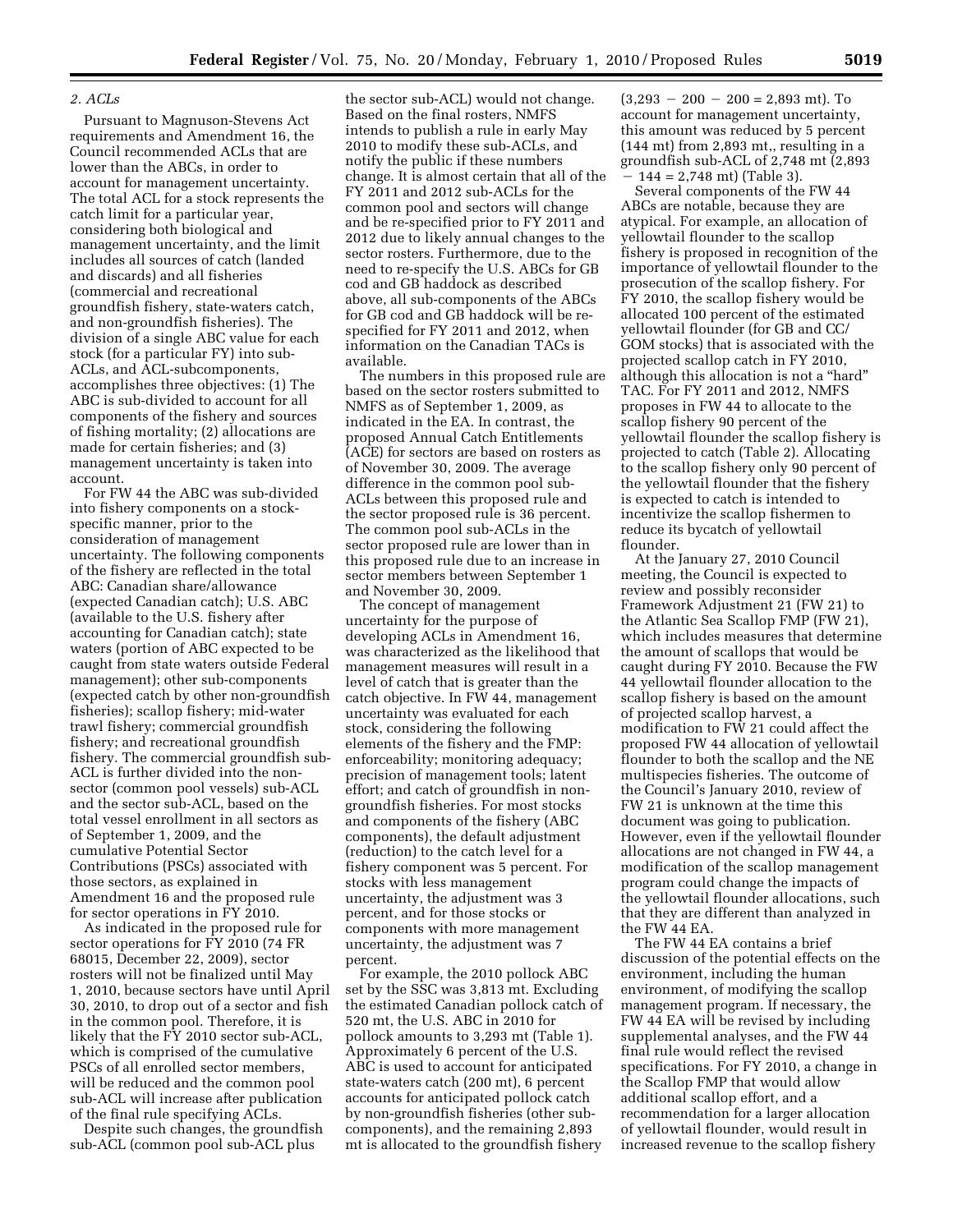due to the additional yellowtail landed by scallop vessels. Conversely, with respect to the groundfish fishery, allocating additional yellowtail flounder to the scallop fleet would result in lost revenue for the NE multispecies fishery. Based on FW 21 information, the total amount of GB and SNE/MA yellowtail flounder allocated to the scallop fishery could be up to 146 mt and 135 mt, respectively. These amounts would increase, by 36 mt and 24 mt for GB and SNE/MA yellowtail, respectively the currently proposed allocations to the scallop fishery. The EA estimates that the value of each metric ton of yellowtail flounder to the NE multispecies fishery ranges from a low of \$3,296 to a high of \$41,176. Further, the specified allocations of yellowtail flounder for the scallop fishery may be revised for FY 2011 or 2012, based on updated scallop and yellowtail flounder stock information, or on future scallop fishery access area measures.

No specific allocation of CC/GOM yellowtail flounder would be made to the scallop fishery because the incidental catches of this stock by the scallop fishery are relatively low. Catches of this stock will be considered part of the "other sub-component" of the  $ACL$ .

The FY 2010 yellowtail flounder allocations to the scallop fishery are characterized as ACL sub-components (no short-term associated AMs), and the FY 2011 and 2012 allocations are characterized as sub-ACLs. Under the current Atlantic Sea Scallop FMP, if the scallop fishery harvests in excess of the yellowtail flounder sub-components specified for the fishery for FY 2010 (110 mt and 111 mt for GB and SNE/ MA, respectively), no scallop management measures will be triggered. The Council has decided to develop AMs for the Atlantic Sea Scallop FMP that would be responsive to yellowtail flounder catches in excess of the sub-ACL, beginning in FY 2011. The precise mechanism and scope of future scallop AMs, is unknown. Current regulations set a cap on the amount of yellowtail flounder that may be harvested from the scallop access areas from the SNE/MA and GB yellowtail flounder stock areas. Specifically, current regulations cap yellowtail flounder harvest from scallop access areas at 10 percent of the ''total TAC'' for each of the stock areas. In light of the proposed ACL components, ''total TAC" means "total ACL", i.e., 10 percent of 1,169 mt (117 mt) and 468 mt (47 mt) for FY 2010 for GB and SNE/MA yellowtail flounder, respectively (see Table 3).

Under this action, the mid-water trawl fishery would be allocated 0.2 percent of the U.S. ABC for GB and GOM haddock. The values for the allocations to the mid-water trawl fishery listed in Table 2 are slightly less than 0.2 percent, due to the 7 percent reduction of these allocations to account for management uncertainty for this stock. To determine the mid-water trawl fishery's allocation of GB haddock, therefore, the ABC of 44,903 mt was multiplied by 0.002, and then reduced by 6.3 mt (44,903 mt X .002 = 89.8 mt; 89.8 mt  $-6.3$  mt = 83.5 mt). For GOM haddock, the ABC of 1,265 mt was multiplied by 0.002, and then reduced by 0.18 (1,265 mt X .002 = 2.53 mt; 2.53 mt  $-0.18$  mt  $= 2.4$  mt). All the haddock allocations to the mid-water trawl fishery are characterized as sub-ACLs (associated with AMs, as explained below). A percentage of the U.S. ABC for GOM haddock and GOM cod would be allocated to the recreational fishery, based on a split of ABC among commercial and recreational components of the fishery (72.5 percent and 27.5 percent for haddock; 66.3 percent and 33.7 percent for cod, respectively)(Table 2). All the recreational allocations to the groundfish fishery are characterized as sub-ACLs.

TABLE 2—ALLOCATIONS TO THE SCALLOP FISHERY, MID-WATER TRAWL FISHERY, AND RECREATIONAL GROUNDFISH FISHERY (MT)

|                                        | FY 2010      | FY 2011      | FY 2012      |
|----------------------------------------|--------------|--------------|--------------|
| <b>Scallop Fishery</b>                 |              |              |              |
| Yellowtail flounder stock:             | 110<br>111   | 197<br>80    | 308<br>126   |
| <b>Mid-Water Trawl Fishery</b>         |              |              |              |
| Haddock stock:<br><b>GOM</b>           | 84           | 87<br>2      | 74           |
| <b>Recreational Groundfish Fishery</b> |              |              |              |
| GOM stock:<br>GOM haddock              | 2,673<br>324 | 2,824<br>308 | 2,826<br>259 |

For most stocks the percentage of the ABC deducted for anticipated catch from state waters is between 1 and 10 percent, with the exception of Atlantic halibut and GOM winter flounder, for which 50 percent and 35 percent, respectively, are deducted from the ABC.

Amendment 16 would implement a system in which a sub-ACL has an AM that would be triggered if the catch

exceeds the specified amount. In contrast, an ACL-subcomponent does not have an automatic short-term AM that is triggered if the catch exceeds the specified amount, although there would be accountability through the evaluation of the catch of all sub-components during the next biennial adjustment to determine if the size of the ACLsubcomponents needs to be adjusted for subsequent fishing years. However, if

the total catch exceeds the total ACL, AMs would be triggered, as explained in detail in the Amendment 16 proposed rule. Tables 3, 4, and 5 contain the total ACLs, sub-ACLs, and ACLsubcomponents for FY 2010, 2011, and 2012, respectively (with the exception of the scallop and mid-water trawl components in Table 2). The sector sub-ACLs for five stocks are zero, because no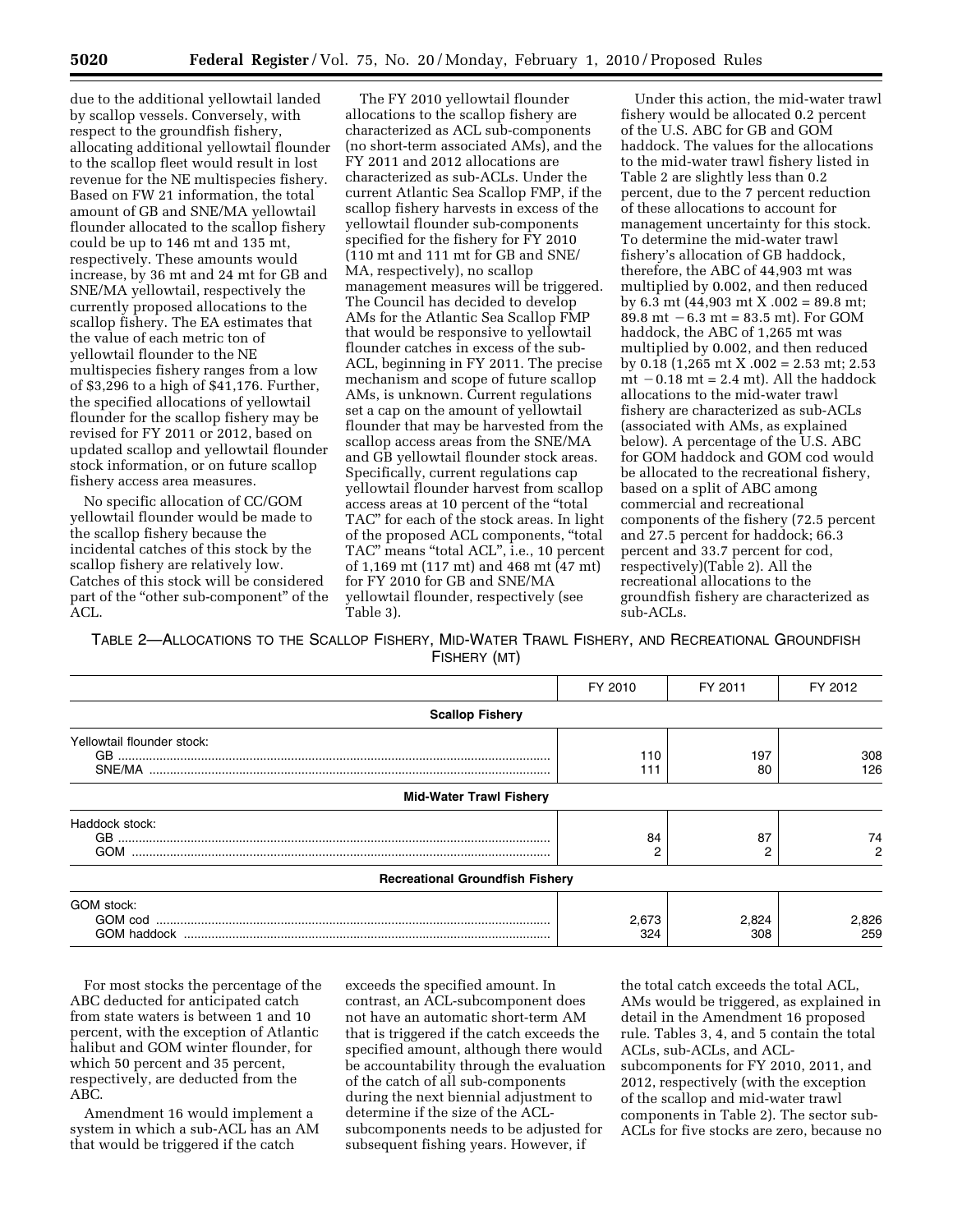possession of these stocks is allowed for either common-pool or sector vessels.

# TABLE 3—TOTAL ACLS, SUB-ACLS, AND ACL-SUBCOMPONENTS FOR FY 2010 (MT) \*

| Stock | <b>Total ACL</b> | Groundfish<br>sub-ACL | Preliminary<br>common-pool<br>sub-ACL | Preliminary<br>sector<br>sub-ACL | State waters<br>ACL-sub-<br>component | Other ACL-<br>subcompo-<br>nents |
|-------|------------------|-----------------------|---------------------------------------|----------------------------------|---------------------------------------|----------------------------------|
|       | 3,620            | 3,430                 | 174                                   | 3,256                            | 38                                    | 152                              |
|       | 8,088            | 7,240                 | 337                                   | 4.230                            | 566                                   | 283                              |
|       | 42,768           | 40,440                | 1,127                                 | 39,313                           | 449                                   | 796.                             |
|       | 1,197            | 1,149                 | 39                                    | 786                              | 9                                     | 37                               |
|       | 1.169            | 999                   | 65                                    | 934                              |                                       | 60                               |
|       | 468              | 322                   | 91                                    | 241                              |                                       | 20                               |
|       | 822              | 779                   | 52                                    | 727                              | 9                                     | 35                               |
|       | 3,006            | 2,848                 | 184                                   | 2,665                            | 32                                    | 126                              |
|       | 899              | 852                   | 42                                    | 810                              | 9                                     | 38                               |
|       | 1,955            | 1,852                 | 55                                    | 1.797                            |                                       | 103                              |
|       | 230              | 158                   | 26                                    | 132                              | 60                                    | 12                               |
|       | 605              | 520                   | 520                                   |                                  | 53                                    | 32                               |
|       | 7,226            | 6,848                 | 234                                   | 6,613                            | 76                                    | 303                              |
|       | 2,697            | 2,566                 | 121                                   | 2.435                            | 28                                    | 113                              |
|       | 3,148            | 2.748                 | 118                                   | 2,630                            | 200                                   | 200                              |
|       | 161              | 110                   | 110                                   |                                  |                                       | 49                               |
|       | 225              | 154                   | 154                                   |                                  |                                       | 69                               |
|       | 253              | 239                   | 239                                   |                                  |                                       |                                  |
|       | 69               | 30                    | 30                                    |                                  | 36                                    |                                  |
|       | 77               | 73                    | 73                                    |                                  |                                       |                                  |

\* See Table 2 for allocations to scallop, mid-water trawl, and recreational fisheries.

# TABLE 4—TOTAL ACLS, SUB-ACLS, AND ACL-SUBCOMPONENTS FOR FY 2011 (MT) \*

| Stock | <b>Total ACL</b> | Groundfish<br>sub-ACL | Preliminary<br>common-pool<br>sub-ACL | Preliminary<br>sector<br>sub-ACL | State waters<br>ACL-sub-<br>component | Other ACL-<br>subcompo-<br>nents |
|-------|------------------|-----------------------|---------------------------------------|----------------------------------|---------------------------------------|----------------------------------|
|       | 5,349            | 5,068                 | 257                                   | 4.812                            | 56                                    | 225                              |
|       | 8,545            | 7,649                 | 356                                   | 4.469                            | 597                                   | 299                              |
|       | 44.560           | 42,134                | 1.174                                 | 40.959                           | 468                                   | 1,871                            |
|       | 1,141            | 1,095                 | 37                                    | 749                              |                                       | 35                               |
|       | 1,050            | 799                   | 52                                    | 747                              |                                       | 54                               |
|       | 641              | 527                   | 144                                   | 383                              |                                       | 27                               |
|       | 992              | 940                   | 63                                    | 867                              | 10                                    | 42                               |
|       | 3,280            | 3,108                 | 200                                   | 2,908                            | 34                                    | 138                              |
| Witch | 1.304            | 1.236                 | 61                                    | 1.174                            | 14                                    | 55                               |
|       | 2,118            | 2,007                 | 60                                    | 1,948                            |                                       | 111                              |
|       | 230              | 158                   | 26                                    | 132                              | 60                                    | 12                               |
|       | 842              | 726                   | 726                                   |                                  | 72                                    | 45                               |
|       | 7,959            | 7,541                 | 257                                   | 7,284                            | 84                                    | 334                              |
|       | 3,138            | 2,566                 | 141                                   | 2,833                            | 33                                    | 132                              |
|       | 3,148            | 2,974                 | 118                                   | 2,630                            | 200                                   | 200                              |
|       | 161              | 110                   | 110                                   |                                  |                                       | 49                               |
|       | 225              | 154                   | 154                                   |                                  |                                       | 69                               |
|       | 253              | 239                   | 239                                   |                                  |                                       |                                  |
|       | 76               | 33                    | 33                                    |                                  | 39                                    |                                  |
|       | 77               | 73                    | 73                                    |                                  |                                       |                                  |

\* See Table 2 for allocations to scallop, mid-water trawl and recreational fisheries.

# TABLE 5—TOTAL ACLS, SUB-ACLS, AND ACL-SUBCOMPONENTS FOR FY 2012 (MT) \*

| Stock    | <b>Total ACL</b> | Groundfish<br>sub-ACL | Preliminary<br>common-pool<br>sub-ACL | Preliminary<br>sector<br>sub-ACL | State waters<br>ACL-sub-<br>component | Other ACL-<br>subcompo-<br>nents |
|----------|------------------|-----------------------|---------------------------------------|----------------------------------|---------------------------------------|----------------------------------|
| GB cod   | 5,919            | 5,608                 | 284                                   | 5.324                            | 62                                    | 249                              |
|          | 8.551            | 7,654                 | 356                                   | 4.472                            | 598                                   | 299                              |
|          | 37,952           | 35,885                | .000                                  | 34,885                           | 398                                   | .594                             |
|          | 959              | 920                   | 31                                    | 630                              |                                       | 29                               |
|          | 1.191            | 822                   | 53                                    | 769                              |                                       | 61                               |
|          | 936              | 760                   | 208                                   | 552                              |                                       | 40                               |
| CC vtail | 1.104            | .046                  | 70                                    | 976                              | 12                                    | 46                               |
|          | 3.459            | 3.278                 | 211                                   | 3.067                            | 36                                    | 145                              |
| Witch    | 561. ا           | .479                  | 73                                    | 1.406                            | 16                                    | 66                               |
|          | 2.422            | 2.295                 | 68                                    | 2.227                            |                                       | 127                              |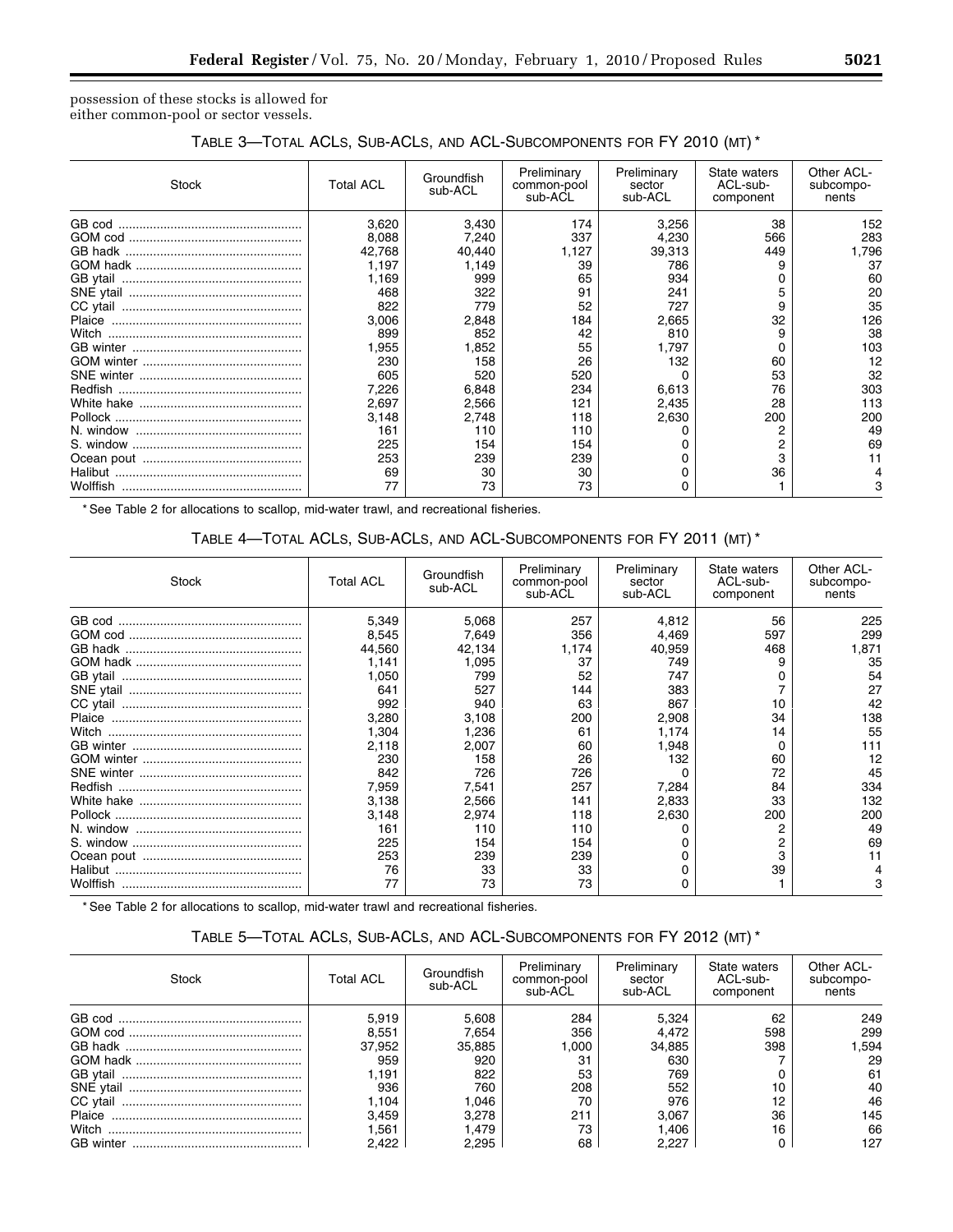| Stock    | <b>Total ACL</b> | Groundfish<br>sub-ACL | Preliminary<br>common-pool<br>sub-ACL | Preliminary<br>sector<br>sub-ACL | State waters<br>ACL-sub-<br>component | Other ACL-<br>subcompo-<br>nents |
|----------|------------------|-----------------------|---------------------------------------|----------------------------------|---------------------------------------|----------------------------------|
|          | 230              | 158                   | 26                                    | 132                              | 60                                    | 12                               |
|          | 1.125            | 969                   | 969                                   |                                  | 96                                    | 60                               |
| Redfish  | 8,786            | 8,325                 | 284                                   | 8.041                            | 92                                    | 369                              |
|          | 3,465            | 3.283                 | 156                                   | 3.128                            | 36                                    | 146                              |
|          | 3.148            | 2.748                 | 118                                   | 2.630                            | 200                                   | 200                              |
|          | 161              | 110                   | 110                                   |                                  |                                       | 49                               |
|          | 225              | 154                   | 154                                   |                                  |                                       | 69                               |
|          | 253              | 239                   | 239                                   |                                  |                                       |                                  |
|          | 83               | 36                    | 36                                    |                                  | 43                                    |                                  |
| Wolffish |                  | 73                    | 73                                    |                                  |                                       |                                  |

# TABLE 5—TOTAL ACLS, SUB-ACLS, AND ACL-SUBCOMPONENTS FOR FY 2012 (MT) \*—Continued

\* See Table 2 for allocations to scallop, mid-water trawl, and recreational fisheries.

## *3. Revisions to Incidental Catch TACs and Allocations to Special Management Programs*

This proposed rule specifies incidental catch TACs applicable to the NE multispecies Special Management Programs for FY 2010–2012, based on the proposed ACLs and the FMP. Incidental catch TACs are specified for certain stocks of concern for common pool vessels fishing in the Special Management Programs, in order to limit the amount of catch of stocks of concern that can be caught under such programs. A stock of concern is defined as a stock that is in an overfished condition or

subject to overfishing. The Incidental Catch TACs proposed below are consistent with the proposed Amendment 16 changes to the allocation of incidental catch TACs among Special Management Programs. Pursuant to Amendment 16, new incidental catch TACs are required for GOM winter flounder and pollock, because they are now considered stocks of concern. Although American plaice is technically no longer a stock of concern, Amendment 16 retains the incidental catch TAC for this stock because the stock is far from rebuilt. The incidental catch TACs apply to catch (landings and

discards) caught under Category B DAS (either Regular or Reserve B DAS) on trips that end on a Category B DAS. The catch of stocks for which incidental catch TACs are specified on trips that start under a Category B DAS and then flip to a Category A DAS do not accrue toward such TACs. Due to the need to re-specify the U.S. ABC for GB cod, as described above, the incidental catch TAC for GB cod will be re-specified for FY 2011 and 2012, when information on the Canadian TACs are available. The incidental catch TACs by stock based on the common pool sub-ACL are shown in Table 6 below.

## TABLE 6—INCIDENTAL CATCH TACS BY STOCK FOR FY 2010–2012 (MT)

| Stock   | Percentage of<br>sub-ACL | 2010 incidental<br>catch TAC | 2011 incidental<br>catch TAC | 2012 incidental<br>catch TAC |
|---------|--------------------------|------------------------------|------------------------------|------------------------------|
|         |                          | 3.5                          | 5.1                          | 5.7                          |
|         |                          | 3.4                          | 3.6                          | 3.6                          |
|         |                          | 3. ا                         |                              |                              |
|         |                          | 0.5                          | 0.6                          | 0.7                          |
|         |                          | 0.9                          |                              | 2.1                          |
|         |                          | 9.2                          | 10.0                         | 10.6                         |
|         |                          | 2.1                          | 3.1                          | 3.7                          |
|         |                          | 5.2                          | 7.3                          | 9.7                          |
|         |                          |                              |                              |                              |
|         |                          | 2.4                          | 2.8                          | 3.1                          |
| Pollock |                          | 2.4                          | 2.4                          | 2.4                          |

# TABLE 7—ALLOCATION OF INCIDENTAL CATCH TACS AMONG SPECIAL MANAGEMENT PROGRAMS

| Stock                                                                                                                                                                                                                                                                                                                                                                                                                                                                                                                                | Regular B<br>DAS program | Closed area I<br>hook gear<br>haddock SAP | Eastern U.S./<br>Canada had-<br>dock SAP |
|--------------------------------------------------------------------------------------------------------------------------------------------------------------------------------------------------------------------------------------------------------------------------------------------------------------------------------------------------------------------------------------------------------------------------------------------------------------------------------------------------------------------------------------|--------------------------|-------------------------------------------|------------------------------------------|
| GB cod                                                                                                                                                                                                                                                                                                                                                                                                                                                                                                                               | 50                       |                                           | 34                                       |
| $\begin{minipage}{.4\linewidth} \textbf{GOM cod} \end{minipage} \begin{minipage}{.4\linewidth} \textbf{GOM cod} \end{minipage} \begin{minipage}{.4\linewidth} \textbf{GOM cod} \end{minipage} \begin{minipage}{.4\linewidth} \textbf{GOM cod} \end{minipage} \begin{minipage}{.4\linewidth} \textbf{GOM cod} \end{minipage} \begin{minipage}{.4\linewidth} \textbf{GOM cod} \end{minipage} \begin{minipage}{.4\linewidth} \textbf{GOM cod} \end{minipage} \begin{minipage}{.4\linewidth} \textbf{GOM cod} \end{minipage} \begin{min$ | 100                      | na                                        | na                                       |
|                                                                                                                                                                                                                                                                                                                                                                                                                                                                                                                                      | 50                       | na                                        | 50                                       |
|                                                                                                                                                                                                                                                                                                                                                                                                                                                                                                                                      | 100                      | na                                        | na                                       |
|                                                                                                                                                                                                                                                                                                                                                                                                                                                                                                                                      | 100                      | na                                        | na                                       |
|                                                                                                                                                                                                                                                                                                                                                                                                                                                                                                                                      | 100                      | na                                        | na                                       |
|                                                                                                                                                                                                                                                                                                                                                                                                                                                                                                                                      | 100                      | na                                        | na                                       |
|                                                                                                                                                                                                                                                                                                                                                                                                                                                                                                                                      | 100                      | na                                        | na                                       |
|                                                                                                                                                                                                                                                                                                                                                                                                                                                                                                                                      | 50                       | na                                        | 50                                       |
| White hake                                                                                                                                                                                                                                                                                                                                                                                                                                                                                                                           | 100                      | na                                        | na                                       |
| Pollock                                                                                                                                                                                                                                                                                                                                                                                                                                                                                                                              | 50                       | 16                                        | 34                                       |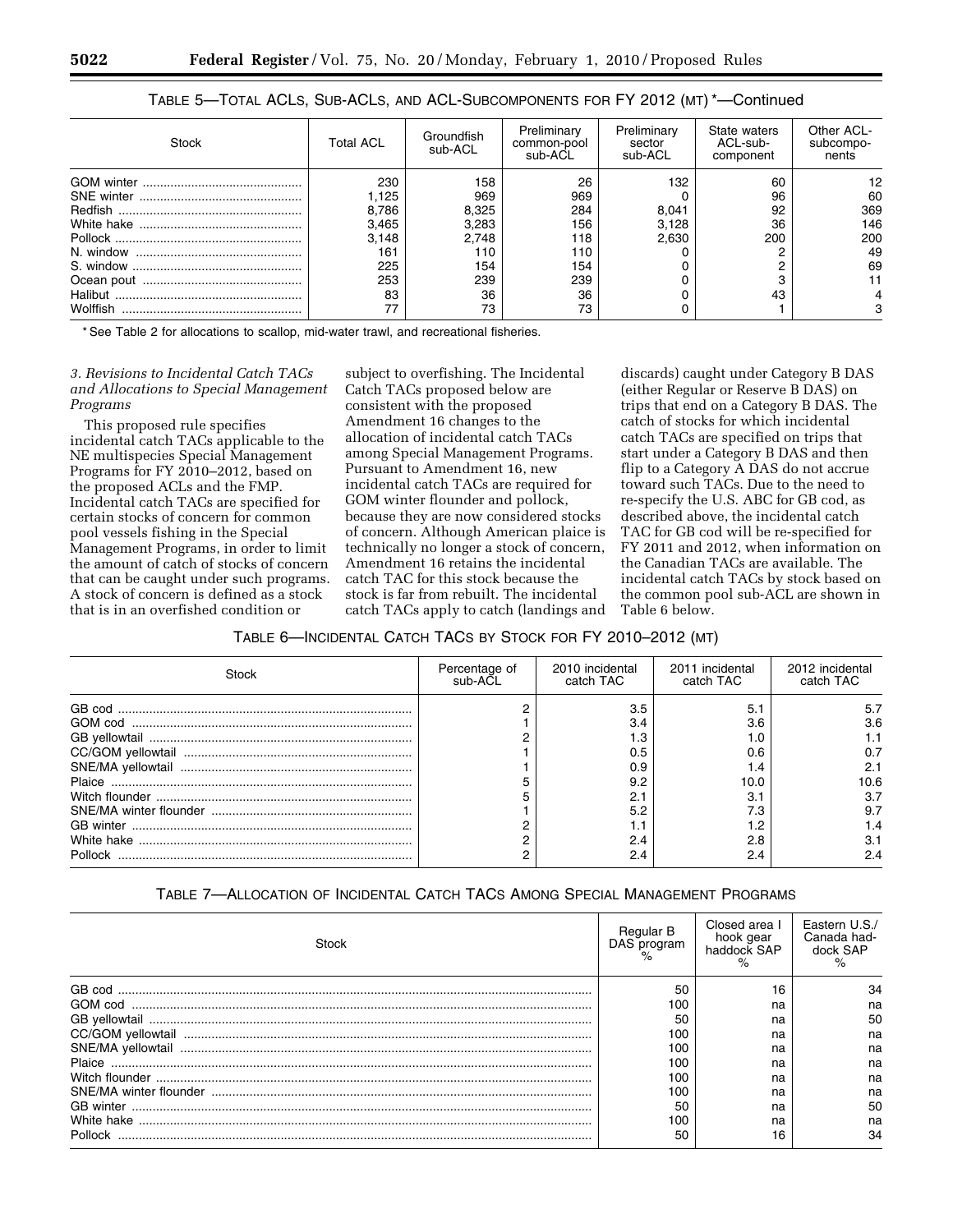| Table 8—Incidental Catch TACs for Special Management Programs by Stock for FY 2010–2012 (mt) |  |  |
|----------------------------------------------------------------------------------------------|--|--|
|----------------------------------------------------------------------------------------------|--|--|

| Stock      | Regular B DAS program |      | Closed area I hook gear<br>haddock SAP |      |      | Eastern U.S./Canada<br>haddock SAP |      |      |      |
|------------|-----------------------|------|----------------------------------------|------|------|------------------------------------|------|------|------|
|            | 2010                  | 2011 | 2012                                   | 2010 | 2011 | 2012                               | 2010 | 2011 | 2012 |
| GB cod     | 1.7                   | 2.6  | 2.8                                    | 0.6  | 0.8  | 0.9                                | 1.2  | 1.7  | 1.9  |
|            | 3.4                   | 3.6  | 3.6                                    |      |      |                                    | .    | .    |      |
|            | 0.6                   | 0.5  | 0.5                                    |      |      |                                    | 0.6  | 0.5  | 0.5  |
|            | 0.5                   | 0.6  | 0.7                                    |      |      |                                    |      |      |      |
|            | 0.9                   | 1.4  | 2.1                                    |      |      |                                    |      | .    | .    |
|            | 9.2                   | 10.0 | 10.6                                   |      |      |                                    |      | .    | .    |
|            | 2.1                   | 3.1  | 3.7                                    |      |      |                                    |      | .    | .    |
|            | 1.1                   | 1.2  | 1.4                                    |      |      | .                                  | .    | .    |      |
| GB winter  | 1.2                   | 1.4  | 1.6                                    |      |      |                                    | 1.2  | 1.4  | 1.6  |
| White hake | 5.2                   | 7.3  | 9.7                                    |      |      |                                    |      |      |      |
| Pollock    | 2. ا                  | 1.2  | 1.2                                    | 0.4  | 0.4  | 0.4                                | 0.8  | 0.8  | 0.8  |

#### *6. Annual Specifications for U.S./ Canada Management Area*

The FMP specifies a procedure for setting annual hard TAC levels (i.e., the fishery or area closes when a TAC is reached) for Eastern GB cod, Eastern GB haddock, and GB yellowtail flounder in the U.S./Canada Management Area. The regulations governing the annual development of TACs were authorized by Amendment 13 to the FMP in order to be consistent with the U.S./Canada Resource Sharing Understanding (Understanding), which is an informal understanding between the Northeast Region of NMFS and the Maritimes Region of the Department of Fisheries and Ocean of Canada (DFO) that outlines a process for the management of the shared GB groundfish resources. The Understanding specifies an allocation of TAC for these three stocks for each country, based on a formula that considers historical catch percentages and current resource distribution.

Annual TACs are determined through a process involving the Council, the Transboundary Management Guidance Committee (TMGC), and the U.S./ Canada Transboundary Resources Steering Committee. In September 2009, the TMGC approved the 2009 Guidance Document for Eastern GB cod and Eastern GB haddock, which included recommended U.S. TACs for these stocks. Although the TMGC also approved the Guidance Document for GB yellowtail flounder, the TMGC was not able to agree on a shared TAC for GB yellowtail flounder.

The U.S. delegation proposed 1,500 mt for the shared GB yellowtail flounder TAC, based on the SSC recommendation. The Canadians supported a larger shared TAC of 2,700

m. Due to the Magnuson-Stevens Act and FMP rebuilding plan for GB yellowtail flounder, the United States was constrained to the lower level it proposed, and the TMGC was unable to reach a consensus on an appropriate shared catch for GB yellowtail, and acknowledged this lack of consensus.

The recommended FY 2010 TACs were based on the most recent stock assessments (TRAC Status Reports for 2009), and the fishing mortality strategy shared by NMFS, the Department of Fisheries and DFO. The shared strategy has two parts: (1) To maintain a low to neutral (less than 50-percent) risk of exceeding the F limit reference (Fref = 0.18, 0.26, and 0.25 for cod, haddock, and yellowtail flounder, respectively); and (2) when stock conditions are poor, F should be further reduced to promote rebuilding.

The TMGC concluded that the most appropriate combined U.S./Canada TAC for Eastern GB cod for FY 2010 is 1,350 mt. A 2010 TAC of 1,350 mt corresponds to the average of the pertinent two models for a neutral (50 percent) risk of biomass decline. This corresponds to a low risk (less than 25 percent) or neutral risk (50-percent) of exceeding the Fref of 0.18 (i.e., Fmsy) in FY 2010. The annual allocation shares between countries for FY 2010 are based on a combination of historical catches (10 percent weighting) and resource distribution based on trawl surveys (90 percent weighting). Combining these factors entitles the United States to 25 percent of the shared TAC and Canada to 75-percent, resulting in a quota of 338 mt for the United States and 1,012 mt for Canada.

For Eastern GB haddock, the TMGC concluded that the most appropriate combined U.S./Canada TAC for FY 2010 is 29,600 mt. While this technically

corresponds to the risk-neutral level (of exceeding F ref of 0.26), which assumes the entire TAC will be caught in FY 2009, realistically, it represents a low to neutral risk level, because the anticipated catch in FY 2009 will likely be less than the TAC. The annual allocation share recommendations between countries for FY 2010 are based on a combination of historical catches (10-percent weighting) and resource distribution based on trawl surveys (90 percent weighting). Combining these factors results in recommended allocations of 40.5 percent of the shared TAC to the United States, and 59.5 percent to Canada, or a quota of 11,988 mt for the U.S. and 17,612 mt for Canada.

On September 23, 2009, the Council approved, consistent with the 2009 Guidance Document, the following U.S. TACs recommended by the TMGC: 338 mt of Eastern GB cod and 11,988 mt of Eastern GB haddock. The Council recommended a U.S. TAC of 1,200 mt for GB yellowtail, based upon the SSC recommendation of 1,500 mt, minus the anticipated Canadian catch, estimated at 300 mt. The 300 mt is approximately the 3-year average of Canadian catch (2008, 2007, 2006; 151 mt, 132 mt, 590 mt, respectively), based upon TMGC information. The FY 2010 TACs for the U.S./Canada Management Area represent substantial decreases for cod (36 percent) and yellowtail flounder (43 percent), and an increase for haddock, compared to the FY 2009 TACs for those species. The final GB yellowtail flounder sub-ACL proposed for the groundfish fishery (999 mt; Table 3) is lower than the 1,200-mt U.S. TAC, as discussed above, due to the allocation to the scallop fishery and consideration of management uncertainty.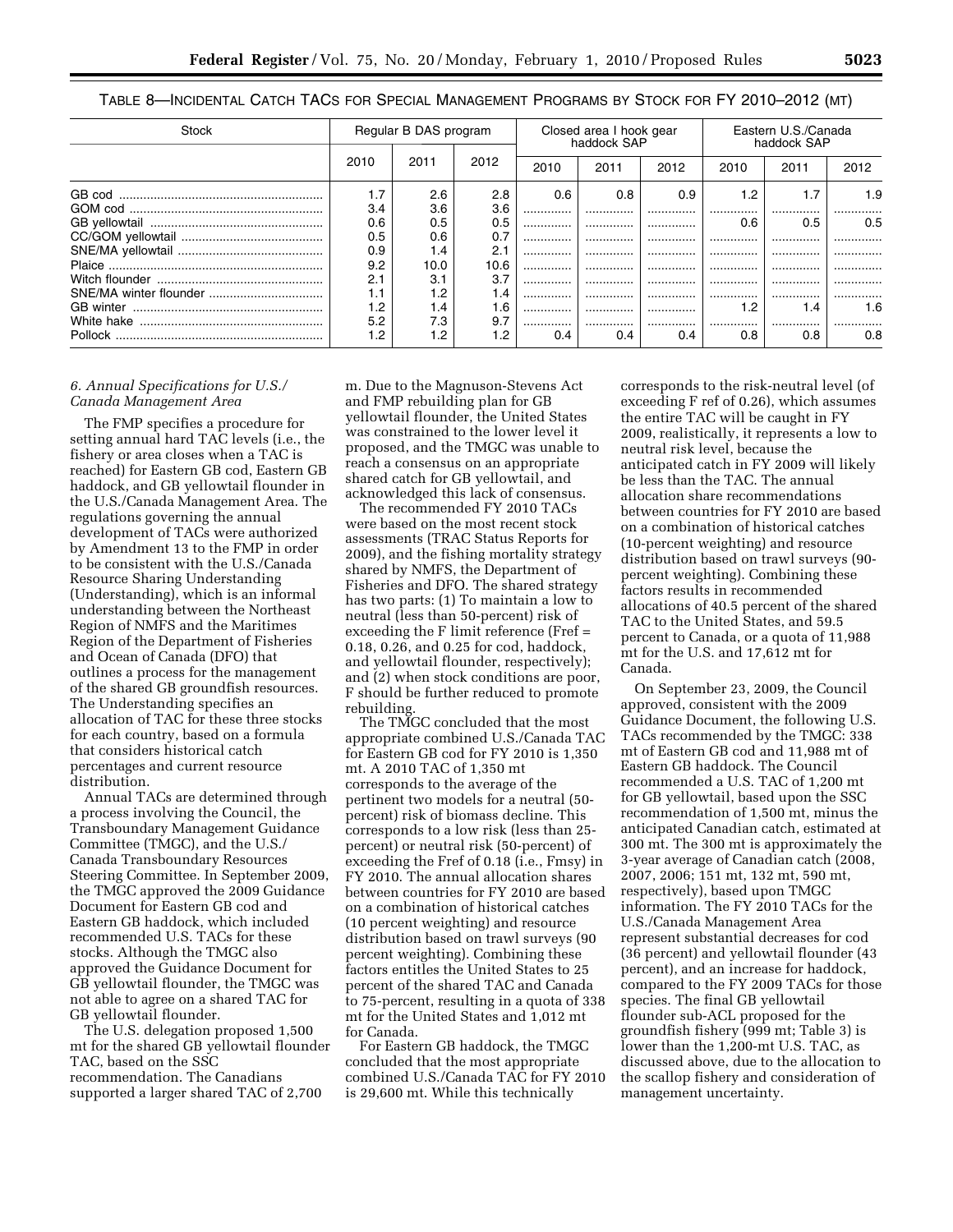# TABLE 9—2010 U.S./CANADA TACS (MT) AND PERCENTAGE SHARES

[In parentheses]

|            | Eastern GB                       | Eastern GB                                 | * GB Yellowtail    |
|------------|----------------------------------|--------------------------------------------|--------------------|
|            | Cod                              | Haddock                                    | Flounder           |
| Canada TAC | .350<br>338 (25%)<br>1,012 (75%) | 29.600<br>11,988 (40.5%)<br>17,612 (59.5%) | .500<br>,200<br>na |

\* Developed unilaterally by the Council.

The regulations related to the Understanding, promulgated by the final rule implementing Amendment 13, state that "any overages of the GB cod, haddock, or yellowtail flounder TACs that occur in a given fishing year will be subtracted from the respective TAC in the following fishing year.'' Therefore, if an analysis of the catch of the shared stocks by U.S. vessels indicates that an over-harvest occurred during FY 2009, the pertinent components of the ACL would be adjusted downward in order to be consistent with the FMP and Understanding (including the scallop ACL-subcomponent for GB yellowtail flounder). Although it is very unlikely, it is possible that a very large overharvest could result in an adjusted TAC of zero. If an adjustment to one of the FY 2010 TACs of cod, haddock, or yellowtail flounder is necessary, it will be done consistent with the Administrative Procedure Act and the fishing industry will also be notified.

## *7. U.S./Canada Management Area Initial Measures for FY 2010.*

NMFS also proposes to implement, in conjunction with FW 44, and using existing authority granted to the Regional Administrator under the FMP, measures to optimize the harvest of the transboundary stocks managed under the Understanding . The regulations in 50 CFR 648.85(a)(3)(iv)(D) provide the RA the authority to implement inseason adjustments to various measures in order to prevent over-harvesting, or to facilitate achieving the TAC.

Although this measure is not included in FW 44, pursuant to the authority cited above, the Council in November 2009 voted to direct the RA to postpone the opening of the Eastern U.S./Canada Area for both sector and non-sector vessels fishing with trawl gear in FY 2010 from May 1, 2010 to August 1, 2010. Therefore, this action proposes such a delay. The objective of this measure is to prevent trawl fishing in the Eastern U.S./Canada Area during the time period when cod bycatch is likely to be very high, and to prolong access to this area in order to maximize the

catch of available cod, haddock, and yellowtail flounder. To further constrain fishing mortality on GB cod, NMFS proposes that, in a manner similar to FYs 2008 and 2009, common pool vessels fishing with non-trawl gear in the Eastern U.S./Canada Area prior to August 1, 2010, be limited to a cod catch of 5 percent of the Eastern GB cod TAC, or 16.9 mt of cod. This measure was successful in FYs 2008 and 2009 in slowing the annual catch rate of cod during the early part of the year.

Second, NMFS is proposing to implement, in conjunction with FW 44, a possession limit of 2,500 lb (1,125 kg) per trip for GB yellowtail flounder for common pool vessels to prevent the common pool sub-ACL from being exceeded. Although the proposed Amendment 16 regulations would not implement any default initial possession limit for GB yellowtail flounder (*i.e.,* unlimited at the start of the fishing year), NMFS is proposing this initial possession limit under its existing authority, in order to moderate catch to ensure fishing limits are not exceeding allow harvesting of the sub-ACL by the common pool, and decrease the likelihood that further restrictions during the FY would be needed to slow the catch. This possession limit is based on a recommendation of the Council's Groundfish Plan Development Team for a low GB yellowtail flounder trip limit, as well as a projected catch analysis for FY 2010, using current information on vessels that will fish in the common pool in FY 2010. If necessary, NMFS may modify this proposed trip limit based upon new information regarding the vessel composition of the common pool, or revised analytical assumptions.

### *8. Special Management Program Status for FY 2010*

The Regional Administrator has existing authority to allocate trips into the Closed Area (CA) II Yellowtail Flounder SAP and, for other special management programs (Regular B DAS Program; CA I Hook Gear Haddock SAP; and Eastern U.S./Canada Haddock SAP), has authority to close the program if the

program would undermine achieving the objectives of the FMP or the SAP.

Therefore, in conjunction with FW 44, NMFS proposes that for FY 2010, zero trips be allocated to the CA II Yellowtail Flounder Special Access Program, based on a determination that the available TAC of GB yellowtail flounder is insufficient to support a minimum level of fishing activity within the CA II SAP. The Regional Administrator has the authority to determine the allocation of the total number of trips into the CA II SAP based on several criteria, including the GB yellowtail flounder TAC level and the amount of GB yellowtail flounder caught outside of the SAP. As implemented in 2005 by Framework Adjustment 40B (FW 40B) (70 FR 31323, June 1, 2005), zero trips to this SAP should be allocated if the available GB yellowtail flounder catch is insufficient to support at least 150 trips with a 15,000-lb (6,804-kg) trip limit (i.e., 150 trips of 15,000 lb/trip = 2,250,000 lb (1,021 mt) needed). This calculation takes into account the projected catch from the area outside of the SAP. Based on the proposed groundfish sub-ACL, of 2,202,355 lb (999 mt), even if the projected catch from outside the SAP area is zero, there is still insufficient GB yellowtail flounder available to allow the SAP to proceed (i.e., 2,202,355 lb (999 mt) available < 2,250,000 (1,021 mt) needed).

NMFS also proposes, in conjunction with FW 44, to disallow the use of Category B DAS in the Eastern U.S./ Canada Haddock SAP for common pool vessels in FY 2010, based on the Regional Administrator's existing authority to close the SAP if the program would undermine the achievement of the objectives of the SAP or the FMP. All of the FY 2010 incidental catch TACs proposed for the SAP are very small (GB cod: 2,646 lb (1.2 mt); GB yellowtail flounder: 1,323 lb (0.6 mt); pollock: 1,724 lb (0.8 mt); and GB winter flounder: 2,646 lb (1.2 mt)), and would therefore be difficult to monitor. Concurrent trips by several vessels into the SAP, or even a single trip, could result in the incidental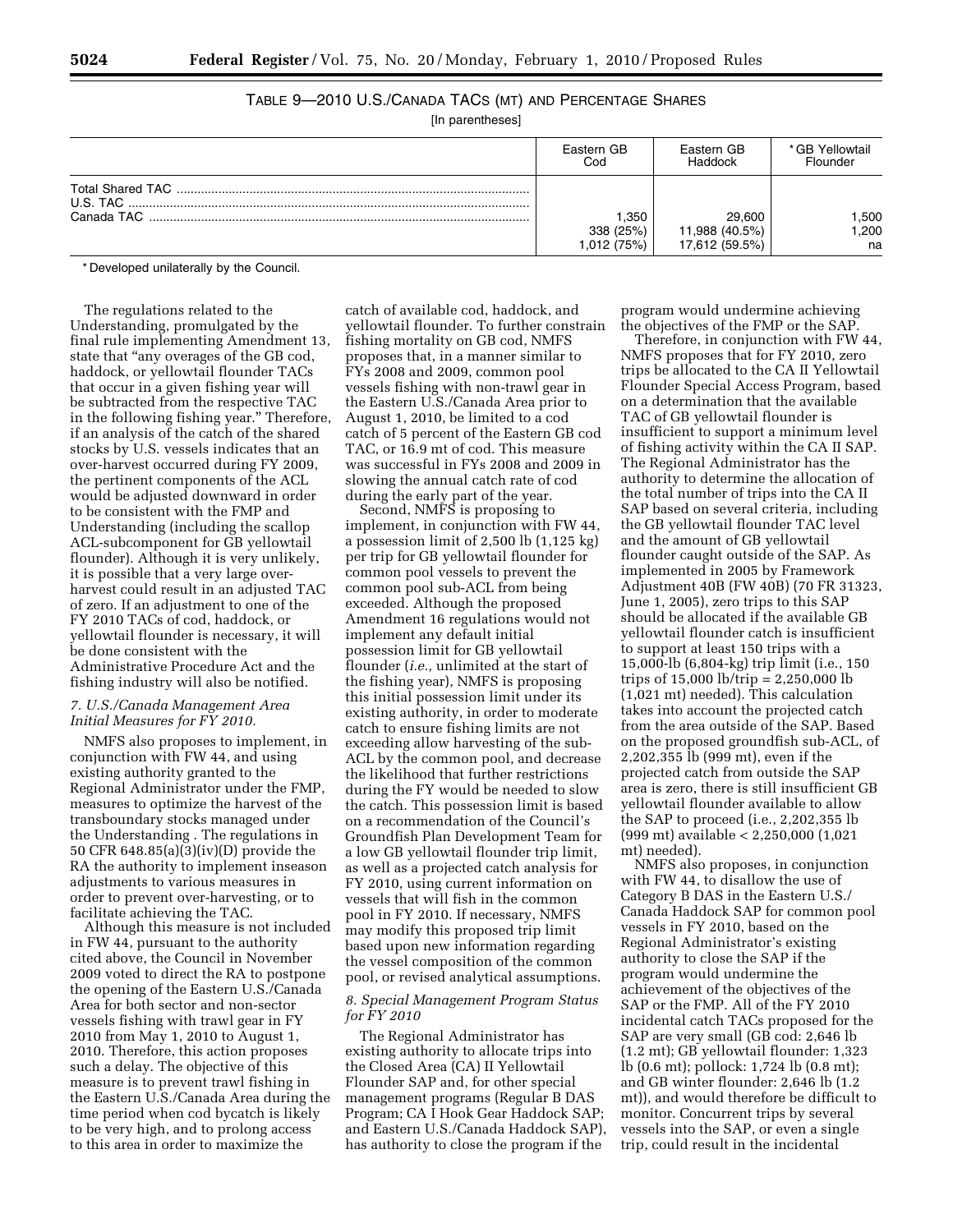TAC(s) being exceeded quickly. Based on historical information of the amount of GB cod caught (5,276 lb (2.4 mt)) on SAP trips that ended on a Category B DAS, the SAP would provide little opportunity to target haddock, with a high likelihood of the SAP closing upon reaching the incidental catch TAC for cod. Furthermore, past participation in this SAP was extremely low (*e.g.,* eight trips in FY 2008). For these reasons, the use of Category B DAS in the SAP would be inconsistent with the objective of the SAP to allow access to haddock while avoiding or minimizing impacts on stocks of concern. Under proposed

Amendment 16 rules, sector vessels would not be restricted by the incidental catch TAC, and could fish in the SAP, provided they have adequate ACE for Eastern GB haddock (and other stocks).

#### *9. Haddock TAC for CA I Hook Gear Haddock SAP*

FW 44 proposes specification of a haddock TAC for the CA I Hook Gear Haddock SAP based on the GARM III stock assessment and a formula implemented in FW 42. The haddock TAC in a particular year is based on the TAC that was specified for the SAP in

2004 (1,130 mt), and scaled according to the size of the exploitable biomass of western GB haddock compared to the biomass size in 2004 (27,313 mt). The size of the western component of the GB haddock stock is estimated as 35 percent of the size of the total GB haddock stock. Therefore, if the 2010 exploitable biomass of haddock is projected to be 291,682 mt, the formula and resultant TAC is as follows:  $(0.35)(291,682)/27,313) \times 1,130 = 4,223.7$ mt. Table 10 contains the proposed CA I Hook Gear Haddock SAP TACs and pertinent information for FY 2010–2012.

| TABLE 10—CA I HOOK GEAR HADDOCK SAP TACS FY 2010–2012. |  |
|--------------------------------------------------------|--|
|--------------------------------------------------------|--|

| Year                         | GB Haddock ex-<br>ploitable biomass<br>(mt) | Western GB Had-<br>dock exploitable<br>biomass | Biomass (yr)/<br>biomass 2004 | TAC (mt, live<br>weight)          |
|------------------------------|---------------------------------------------|------------------------------------------------|-------------------------------|-----------------------------------|
| 2004<br>2010<br>2011<br>2012 | 78,037<br>291,682<br>218,054<br>177.978     | 27,313<br>102,089<br>76,319<br>62.292          | <br>3.738<br>2.794<br>2.281   | <br>4.223.7<br>3,157.5<br>2.577.2 |

### *10. Revised Stock Areas for GB Yellowtail Flounder and GB Winter Flounder*

In 2004, Framework Adjustment 40A (FW 40A) (69 FR 67780, November 19, 2004) established the Regular B DAS Program to provide opportunities for vessels to use Category B Regular DAS to selectively harvest healthy stocks of haddock, while avoiding stocks of concern (i.e., stocks that were overfished and subject to overfishing). That action specified stock areas that would be closed if quarterly incidental TACs for stocks of concern were caught. The proposed rule to implement measures in Amendment 16 (74 FR 69382, December 31, 2009) revised these areas to specify that they would also be used to identify the stock areas in which possession limits are applied, and to specify areas in which sector allocations of ACE would apply.

The Northeast Fisheries Science Center (Center) recently compared the stock areas used in stock assessments with those to be used to monitor the catch of ACLs in the NE multispecies fishery beginning in FY 2010. The stock areas identified by the Center differed slightly from the stock areas previously specified for the Regular B DAS Program under FW 40A, and the stock areas proposed in Amendment 16 for trip limits and sector ACEs. In particular, the stock areas identified by the Center for GB yellowtail flounder and GB winter flounder included statistical areas 522, 525, 542, 543, 561, and 562, while the stock areas for GB yellowtail

flounder and GB winter flounder originally implemented under FW 40A and revised by the Amendment 16 were limited to statistical areas 522, 525, 561, and 562 (i.e., only the U.S./Canada Management Area), and did not include 542 and 543. To ensure that the areas used to attribute catch to stock areas for the purposes of monitoring ACLs correspond to the stock areas used in assessments, this proposed rule modifies the GB yellowtail flounder and GB winter flounder stock areas listed at 50 CFR 648.85(b)(6)(v)(H) and (I) in the Amendment 16 proposed rule to include statistical areas 542 and 543.

## **Classification**

At this time, NMFS has made a preliminary determination that the measures this proposed rule would implement are consistent with the FMP, MSA and other applicable laws. In making the final determination, NMFS will take into account the data, views, and comments received during the comment period.

This proposed rule has been determined to be not significant for the purposes of Executive Order (E.O.) 12866.

This proposed rule does not contain policies with Federalism or ''takings'' implications as those terms are defined in E.O. 13132 and E.O. 12630, respectively.

An IRFA was prepared, which is expanded upon and incorporated herein, as required by section 603 of the Regulatory Flexibility Act (RFA). Below is a summary of the IRFA, which

describes the economic impact this proposed rule, if adopted, would have on small entities. A detailed description of the action, why it is being considered, and the legal basis for this action are contained in the preamble to this proposed rule, and in the Executive Summary and Section 3.2 of the EA prepared for this action.

The preferred alternative would modify the Gulf of Maine (GOM) cod and pollock trip limits proposed in Amendment 16 by: (1) Reducing the GOM cod limit proposed in Amendment 16 (2,000 lb (907.2 kg)/DAS up to 12,000 lb (5,443.2 kg/trip) to the status quo level (800 lb (362.9 kg)/DAS up to 4,000 lb (1,814.4 kg)/trip); (2) reducing the GOM cod trip limit for vessels fishing under a Handgear A or Handgear B permit to 300 lb (136.1 kg)/trip and 75 (34.0 kg)lb/trip, respectively; and (3) imposing a trip limit for pollock to of 1,000 lb (453.6 kg)/DAS up to 10,000 lb (4,536 kg)/trip (Amendment 16 has no proposed possession limit for pollock). This alternative would also: (1) Grant the RA the authority to implement inseason trip limits and/or differential DAS counting for any groundfish stock in order to prevent catch from exceeding the ACL; (2) specify OFLs, ABCs, and ACLs for all 20 groundfish stocks in the FMP for FY 2010 through 2012, as well as the TACs for transboundary Georges Bank (GB) stocks, and allocations of yellowtail flounder to the scallop fleet; (3) allocate zero trips to the CA II Yellowtail Flounder SAP; (4) limit the Eastern U.S./Canada Haddock SAP to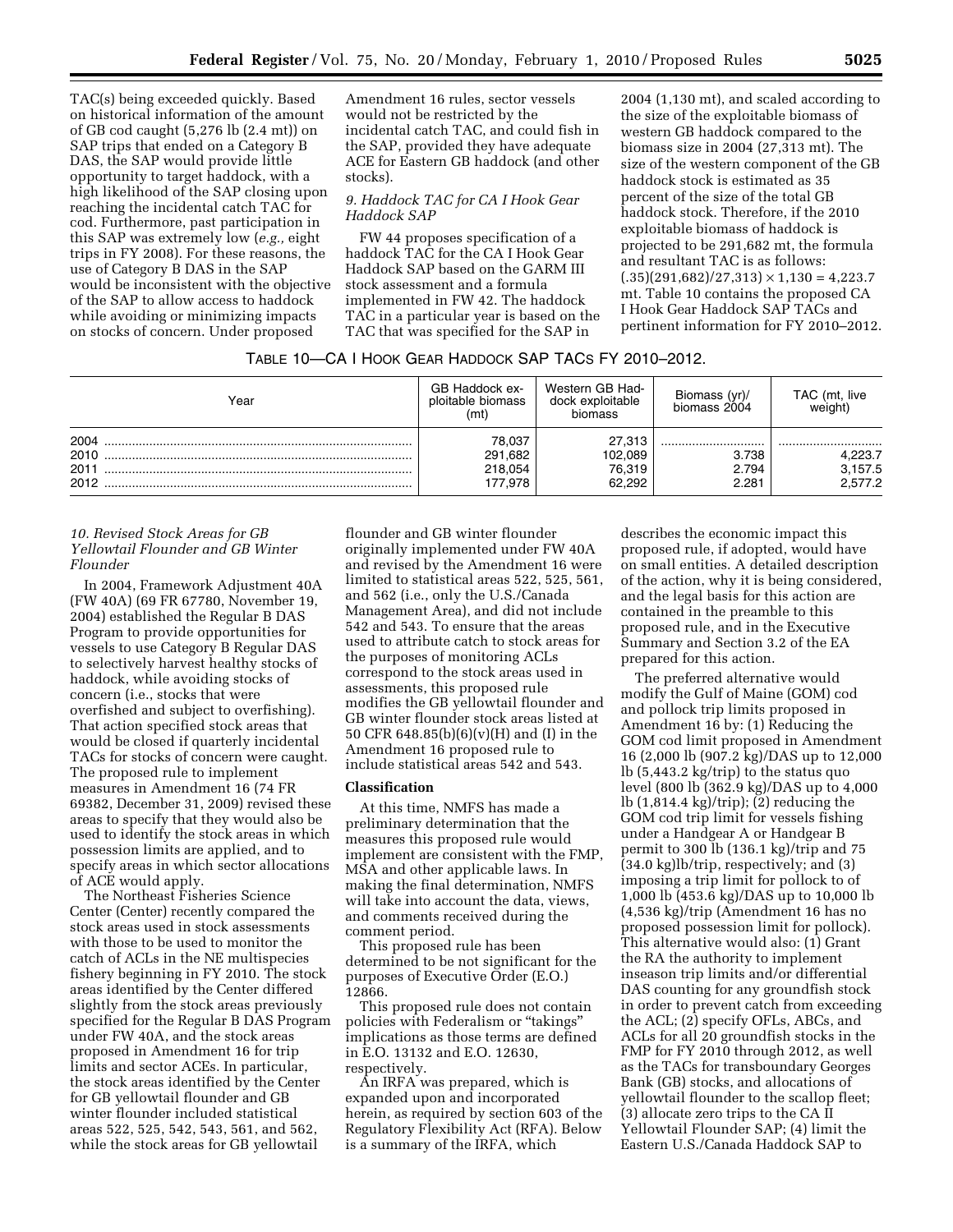the use of Category A DAS for common pool vessels; (5) delay the opening of the Eastern U.S./Canada Management Area for trawl vessels; and (6) implement a GB yellowtail flounder trip limit of 2,500 lb (1,125 kg). These measures would affect regulated entities engaged in commercial fishing for groundfish and scallops. Sub-ACLs would also be set for the recreational catches of GOM cod and GOM haddock, and would affect regulated entities engaged in the party/charter industry.

Under the Small Business Act (SBA), any commercial fishing vessel that generates \$4 million in sales, or any party/charter operation with \$7 million in annual sales, is considered a small business. Although multiple vessels may be owned by a single owner, tracking of ownership is not readily available to reliably ascertain affiliated entities. Therefore, for purposes of analysis each permitted vessel is treated as a single small entity. During FY 2008 (the most recent complete FY), 2,732 vessels were issued a scallop and/or a NE multispecies permit. Of these vessels, 1,867 were issued only a NE multispecies permit, 500 were only issued a scallop permit, and 365 were issued both a scallop and a NE multispecies permit. The latter include vessels that have a limited access scallop and a limited access Category E (combination vessel) groundfish permit, as well as vessels that hold some combination of a party/charter permit and a limited access scallop permit or a general category permit. Among NE multispecies permit holders, 1,472 held limited access permits, and 760 held open access party/charter permits.

Based on FY 2008 activity, 1,267 of the 2,732 vessels with either a commercial scallop or NE multispecies permit participated in the scallop or NE multispecies fishery. Median gross sales for these vessels were \$186 thousand, and no one entity had sales exceeding \$4 million. Based on FY 2008 logbook data, 143 of the 760 permitted party/ charter vessels participated in the GOM recreational groundfish fishery where either GOM haddock or GOM cod were retained. The total number of passengers carried by a single of these regulated party/charter operators did not exceed 11,000. At an average passenger fee of approximately \$65 per passenger, none of the participating party/charter businesses would exceed \$7 million in sales. Therefore, NMFS has determined that all 1,410 of the participating commercial and recreational for-hire vessels are considered small entities under the RFA.

## **Economic Impacts of the Proposed Action**

A more detailed treatment of economic impacts may be found in Section 7.4 of the EA. As noted in Section 7.4, the economic impacts of the ACLs set for the commercial groundfish fishery are uncertain for any given vessel, because the economic impacts depend on whether the vessel owner chooses to enroll in a sector or remains in the common pool. Sectors offer relief from certain regulations while being limited to a quota on catch. Sectors provide opportunities to improve economic efficiency while placing a premium on managing available quota for multiple species to maximize the value of landings. Fishing in the context of a sector will likely require changes in fishing practices including where, when, and how fishing operations are conducted.

Groundfish revenues during both FY 2007 and 2008 were approximately \$85 million. Given the proposed 2010 ACLs, at 2008 prices, the available potential revenue would be approximately \$190 million, assuming the available ACL for all stocks can be harvested and no discarding occurs. Realizing revenues of this magnitude is unlikely because some level of discarding is likely, and available ACL for some species will constrain the ability to harvest the full ACL of others. If there are no changes in recent discarding rates or gear selectivity, groundfish revenues may be expected to decline to \$63 million in FY 2010. However, improvements in selectivity, particularly while fishing for GB haddock, which comprises nearly half of the aggregate groundfish ACL, could lead to substantially higher revenues. If, for example, selectivity could be improved by 50 percent over FYF 2007–2008 averages, groundfish revenues would be an estimated \$87 million in FY 2010.

Even if fishing revenues do not improve, vessel owners that enroll in sectors may still find themselves in a more favorable financial position because sectors offer the opportunity for pooling of quota across fishing platforms. For individuals that own multiple vessels, operating in a sector allows them to shed redundant capital, thereby reducing fixed costs. Operating costs may also be reduced because sectors participants are granted certain regulatory exemptions that decrease overall costs, and because fishing will likely be moved to an owner's most efficient vessel.

Economic impacts on vessels that do not enroll in a sector are also uncertain. The common pool measures (trip limits

for GOM cod and pollock) were designed to ensure that the catch does not exceed the sub-ACL allocated to the common pool as a whole. The economic impact of these measures was estimated by applying the common pool measures adopted under Amendment 16, as modified by this proposed action, to FY 2007 activity. As of September 1, 2009, 723 permits had enrolled in a sector, and 757 had not. The latter figure includes a large number of vessels that have not been active in the groundfish fishery. In fact, only 279 of the common pool vessels had any Category A DAS that would enable them to participate in the groundfish fishery. Of these 279, only 113 were found to have actually participated in the groundfish fishery. These vessels had aggregate gross sales of \$24.8 million (an average of \$219,500 per vessel), of which nearly 30 percent was derived from sales on trips where groundfish were landed. The estimated combined effect of the Amendment 16/ FW 44 measures on the common pool is to reduce total sales by \$5.1 million, an average of \$45,100 per vessel, or 20.1 percent. This represents a \$3 million reduction in groundfish revenue from 2008 levels. These economic impacts represent an upper bound of the adverse impacts, because they do not reflect the ability of vessels to modify fishing behavior or to lease DAS to mitigate potential impacts. However, the ability to offset such impact by DAS leasing may be limited. Converting 2007 activity into 24-hr increments, as proposed in Amendment 16, the total DAS needed to fish at 2007 levels (3,769 DAS) exceeds that of the total DAS that will be allocated to the common pool (3,600) in FY 2010. Furthermore, the ability to find trading partners may also be limited by the restrictions on trading among vessels within specified baseline length and horsepower characteristics.

The allocation of yellowtail flounder to the scallop fishery in FY 2010 would have no economic impact on the scallop fishery, because the allocation would not constrain scallop catch. The economic impact of this action on the NE multispecies fishery in FY 2010 would be a reduction in multispecies revenue of between one and fifteen percent. The value of each metric ton of yellowtail flounder to the NE multispecies fishery ranges from a low of \$3,296 to a high of \$41,176, depending on whether the estimate includes only the value of yellowtail flounder, or also includes potential revenue losses from other groundfish stocks that may result from loss of access to a yellowtail stock area.

In contrast, as of 2011, it is anticipated that there will be short-term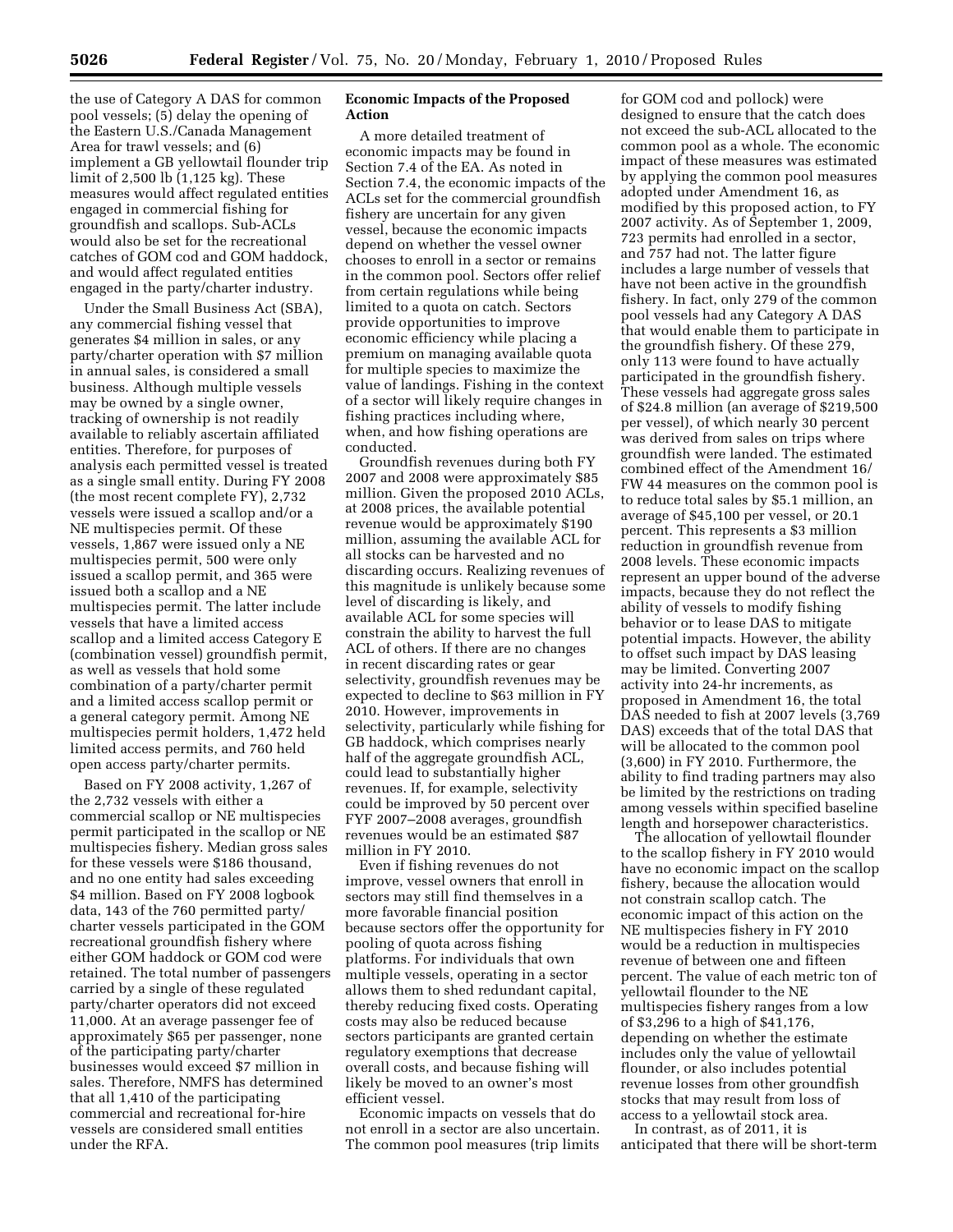AMs that will impact the scallop fishery if the sub-ACL is exceeded. The economic impact of the yellowtail flounder sub-ACL for the scallop fishery for FY 2011 is uncertain. This sub-ACL for the scallop fishery would have a potential impact on both groundfish and scallop vessels. However, as was the case for the setting of NE multispecies ACLs, the impact on any given vessel is indeterminate. The AM for the scallop fleet has yet to be determined, and setting an ACL may cause changes in fishing strategies to avoid forgone revenues that may be associated with exceeding the ACL. Assuming an inseason AM is selected, and there is no change in fishing patterns by either groundfish or scallop vessels, an upperbound estimate is a total revenue loss of \$35 million and \$2.6 million for scallop and groundfish, respectively, during 2011, and losses of \$36 million and \$4 million during 2012. These values represent about 6 percent of the likely scallop ACLs that will be set for 2011 and 2012, and about 5 percent or less of groundfish revenue, depending on factors noted above affecting realized groundfish revenue.

Because the FW 44 yellowtail flounder allocation to the scallop fishery is based on the projected scallop harvest, a modification to FW 21 to the Atlantic Sea Scallop FMP could affect the proposed FW 44 allocation of yellowtail flounder to both the scallop and the NE multispecies fisheries. The outcome of the Council's January 2010, review of FW 21 was unknown at the time this document was drafted for publication. However, even if the yellowtail flounder allocations are not changed in FW 44, a modification of the scallop management program could change the impacts of the yellowtail flounder allocations, such that they are different than analyzed in the FW 44 EA. If necessary, the final FW 44 EA will be revised to analyze the impacts of the yellowtail flounder allocation, and the final rule will include a summary of the pertinent economic impacts.

For FY 2010, the estimated revenue loss for the groundfish fishery resulting from the combined impacts of the proposed common pool measures and ACL is between \$3 million and \$27 million (from the baseline FY 2008 revenue of \$85 million), depending on the proportion of available fish that is caught. The larger revenue reductions would result from a continuation of recent TAC utilization and discard rates (which are only a small fraction of available haddock that are caught), whereas the lower revenue reduction estimate would require a 50-percent

reduction in the amount of underharvesting.

For FY 2011, the revenue loss resulting from the combined impacts of the common pool measures, ACL, and yellowtail flounder allocation to the scallop fishery is estimated at between \$26.9 million and \$53.8 million. The FY 2011 revenue loss for the scallop fleet is estimated at \$35 million. The FY 2011 impact on groundfish revenue ranges from a loss of \$15.8 million to a gain of \$11.1 million. For FY 2012, the estimated revenue loss resulting from the combined impacts of the common pool measures, ACL, and yellowtail flounder allocation to the scallop fishery is between \$27.6 million and \$54.8 million. The FY 2012 loss to the scallop fleet is estimated at \$36 million. The FY 2012 impact on groundfish revenue ranges from a loss of \$14.8 million to a gain of \$12.4 million.

The proposed action would not modify the recreational measures proposed in Amendment 16. Those measures would add 2 weeks to the GOM cod closed season and reduce the size limit on GOM haddock from 19 to 18 inches (47.5 to 45 cm). Thus, passenger demand may be expected to respond to these regulatory changes, and may not be expected to be affected by the setting of any particular recreational sub-ACL. However, because exceeding a recreational sub-ACL would trigger an AM, the economic impacts on recreational party/charter vessels would be associated with the likelihood that harvest levels would trigger an AM. According to GARM III estimates of landings, GOM cod harvest by all recreation modes ranged between 1,960 mt and 953 mt from FY 2004 to 2007. The GOM cod recreational sub-ACL would be 2,673 mt, 2,824 mt, and 2,826 mt during FY 2010, 2011, and 2012, respectively. Because harvest levels of GOM cod by the recreational sector, including party/charter operators, has been below the recreational sub-ACL for GOM cod, an AM would not be expected to be triggered by these limits. For this reason, the GOM cod sub-ACL would not be expected to have an adverse economic impact on party/ charter vessels.

By contrast, during FY 2004–2007, the recreational harvest of GOM haddock ranged between 430 mt and 717 mt, and under this proposed rule the recreational sub-ACL for GOM haddock would decline from 324 mt in FY 2010, to 259 mt in 2012. This means that the recreational GOM haddock ACL will be about 57 percent of the FY 2004–2007 average harvest. In the absence of avoidance behavior by party/charter vessels, the GOM haddock sub-ACL may

be expected to be exceeded, triggering an AM. The impact of triggering a GOM haddock AM on party/charter vessels is uncertain. Available data suggest substitutability between cod and haddock on party/charter trips, so if the GOM cod recreational sub-ACL is not constraining, some switching between haddock and cod on GOM party/charter trips may be anticipated. The economic impact on party/charter operators will depend on the selected AM and the relative strength of angler preference between cod and haddock. If the AM is a seasonal closure, then the economic impact would be a loss in trips that could be taken during the closure. These trips may not be recovered, given the seasonal nature of recreational passenger demand. If the GOM haddock AM is a change in the bag or size limit, and cod may easily be substituted for haddock, then passenger demand may be expected to be largely unchanged and the economic impact on party/charter vessels would likely be relatively low.

The economic impacts to the groundfish fishery of specification of the U.S./Canada TACs are difficult to predict due to the many factors that may affect the level of catch; however, it is likely that, due to the substantially reduced FY 2010 TACs for Eastern GB cod and GB yellowtail flounder (compared to FY 2009), the proposed action would result in reduced overall revenue from the U.S./Canada Management Area. The amount of fish landed and sold would not be equal to the sum of the TACs, but would be reduced as a result of discards (for the common pool), and may be further reduced by limitations on access to stocks that may result from the associated fishing rules. Reductions to the value of the fish may result from fishing derby behavior and potential impact on markets. The revenue from the sale of the three transboundary stocks may be up to 22 percent less than such revenue in FY 2008. It is possible that total revenue may be reduced by up to 30 percent from FY 2009 revenues. The amount of haddock that has been harvested from the U.S./Canada Management Area has been increasing, but it is unknown whether this trend will continue. The delayed opening of the Eastern U.S./Canada Area for trawl vessels would likely result in increased revenue from the Eastern U.S./Canada Area, because it is likely to prolong the time period during which the area is open and enable a higher overall catch of all species. Similarly, the specification of a trip limit for GB yellowtail flounder would prolong the opening of the Eastern U.S./Canada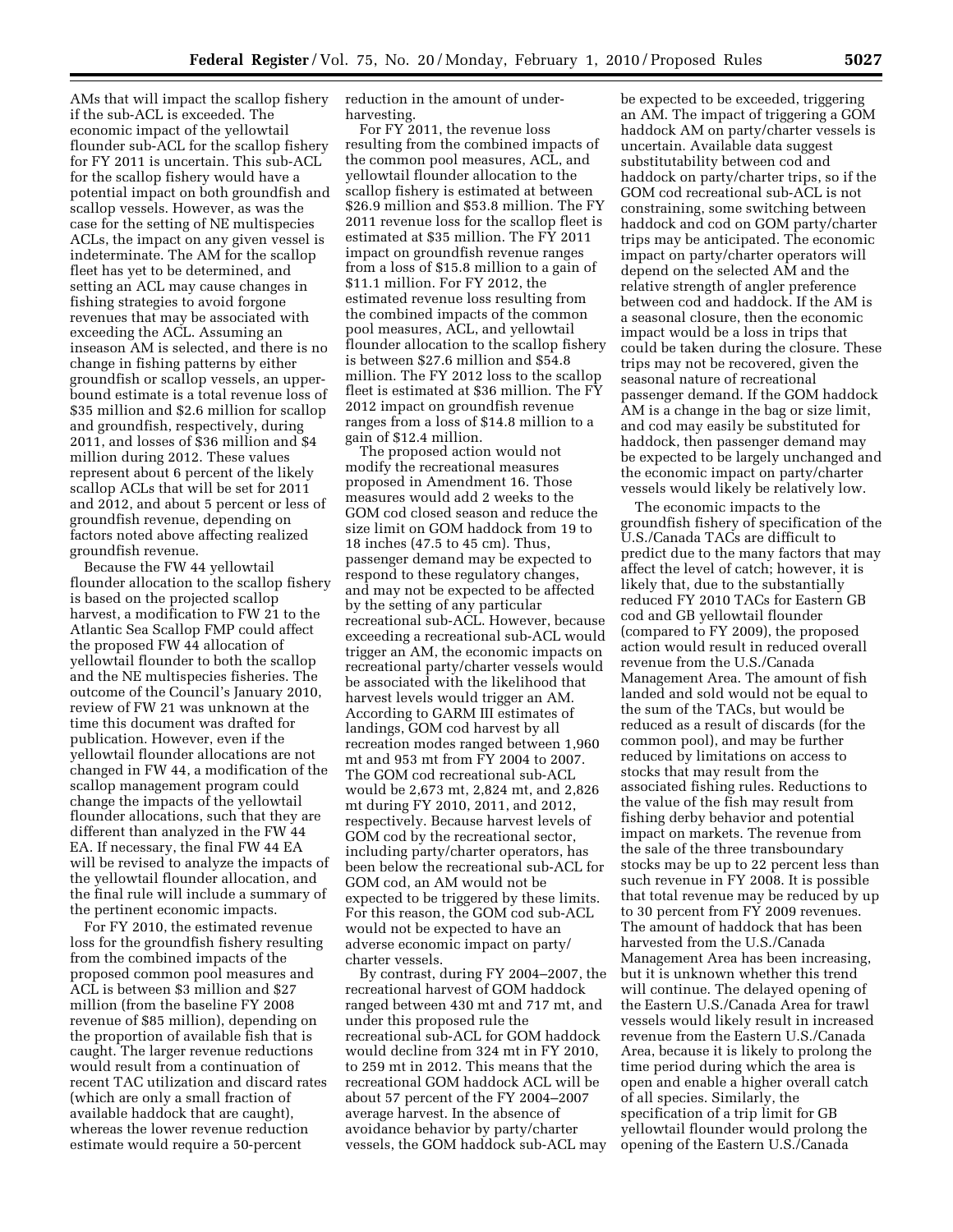Area and result in greater overall revenue.

The allocation of zero trips for the CA II Yellowtail Flounder SAP would preclude additional revenue from CA II, but would not represent a decrease in opportunity or revenue from recent years, because the SAP has not been opened since FY 2004 due to the status of the GB yellowtail flounder stock. The prohibition on the use of Category B DAS in the Eastern U.S./Canada Haddock SAP would result in only a slight decrease in revenue because participation in the SAP has been extremely low.

The proposed action would also provide the Regional Administrator authority to implement trip limits or differential DAS counting inseason in order to prevent ACLs from being exceeded, or to facilitate the harvesting of ACLs. Because it is unclear if this authority will result in decreased or increased fishing effort, the effect of this action may be short-term increases or decreases in revenue. The RA authority would contribute to long-term increases in revenue by optimizing catch levels to align with catch targets and facilitate stock rebuilding.

#### **Economic Impact of Alternatives to the Proposed Action**

Under the No Action Alternative, although ACLs would be specified, there would be no allocation made to the scallop fishery, and no U.S./Canada TACs would be specified. Under the No Action Alternative, the common pool management measures would be the same as those proposed by Amendment 16, and the Regional Administrator would not have additional authority to implement inseason trip limits or differential DAS requirements in order to prevent ACLs from being exceeded.

Because under the no action alternative the ACL is higher than that set by the proposed action, potential groundfish fishery revenues would be higher. As a result of not making a yellowtail flounder allocation to the scallop fishery, there would be no difference in scallop revenues in FY 2010 between the no action and the proposed action alternatives, because the scallop ACL sub-component would not constrain the scallop fishery in FY 2010. No allocation of yellowtail to the scallop fishery in FY 2010 would, however, result in additional revenue for the groundfish fishery (the revenue associated with 110 mt and 111 mt of GB and SNE/MA yellowtail flounder, respectively). Under the no action alternative, no specification of the U.S./ Canada TACs would result in increased revenue from the U.S./Canada

Management Area in the short-term, but would undermine rebuilding of GB cod and yellowtail flounder, and would likely result in long-term reductions in revenue.

Additionally, under the no action alternative, as a result of not making a yellowtail flounder allocation to scallop vessels in FY 2011 and 2012, scallop and groundfish fishing revenues would likely be higher than anticipated under the proposed action. If an allocation is not made, then the scallop catches would not be constrained by the level of incidental catch of yellowtail flounder in the fishery. In FY 2011 and 2012, the overall limit on yellowtail flounder catch may reduce scallop fishery revenues by \$35 million and \$36 million, respectively. With respect to groundfish revenue, the upper bounds for the difference between the no action alternative and the proposed action for FYs 2011 and 2012 are \$2.6 million and \$4 million, respectively. Not specifying the U.S./Canada TACs could result in increased revenues for groundfish fishermen; however, not specifying TACs is likely to increase the risk of overfishing the transboundary stocks, and of long-term declines in landings and revenues.

The no action alternative would neither implement more restrictive trip limits for GOM cod and pollock, nor provide the Regional Administrator the authority to implement inseason effort controls (trip limits or differential DAS counting). As such, the economic impacts of the no action alternative would not differ from those described in Amendment 16 analysis. There is the possibility that, under the no action alternative, there would be a lower likelihood of derby fisheries occurring, and that vessels owners would have an increased ability to plan their year than under the proposed alternative. These potential outcomes from the No Action Alternative might, therefore, lead to greater economic stability, because inseason changes to the regulations would not occur (except in the U.S./ Canada Management Area).

The Council considered a third alternative for effort control measures. As stated in this rule, this alternative proposes to create a 2:1 differential DAS counting in the inshore GOM. Based on the September 1, 2009, sector roster composition for FY 2010, the 2:1 differential DAS counting alternative would impact very few common pool vessels because, for the most part, the common pool is comprised of vessels that primarily engage in fisheries other than groundfish. Of the vessels affected (approximately nine), the estimated reduction in total revenue ranges from

10 percent to 70 percent. This economic impact represents an upper bound of the adverse impacts, because it does not reflect the ability of vessels to modify fishing behavior or the potential to lease DAS to mitigate potential impacts.

Under the no action alternative, trawl vessels would be able to fish in the Eastern U.S./Canada Area (Eastern Area) as of May 1, 2010, and would not be delayed access until August 1, 2010. Further, the Regional Administrator would not implement a GB yellowtail flounder trip limit of 2,500 lb (1,125 kg). The result of this scenario would likely be a higher catch rate of both GB cod and GB yellowtail flounder early in the FY, but also accelerated catch of the TAC limits and early closure of the Eastern Area. In this event, the no action alternative would result in reduced revenue for groundfish vessels, because prolonged access to the Eastern U.S./ Canada Area by vessels would result in greater harvest of other stocks in addition to cod and yellowtail flounder. Additionally, under the no action alternative, common pool vessels would be allowed to utilize Category B DAS in the Eastern U.S./Canada Area Haddock SAP. Although under the no action alternative the use of Category B DAS in this SAP would generate some revenue, the difference in revenue between the proposed action and the no action alternative would be minor because, under the no action alternative, the SAP would likely close after a very few trips due to the small incidental catch TACs.

This rule contains no proposed reporting or recordkeeping requirements.

#### **List of Subjects in 50 CFR Part 648**

Fisheries, Fishing, Reporting and recordkeeping requirements.

**Authority:** 16 U.S.C. 1801 *et seq.* 

Dated: January 27, 2010.

#### **Samuel D. Rauch III,**

*Deputy Assistant Administrator for Regulatory Programs, National Marine Fisheries Service.* 

For the reasons stated in the preamble, 50 CFR part 648 is proposed to be amended as follows:

## **PART 648—FISHERIES OF THE NORTHEASTERN UNITED STATES**

1. The authority citation for part 648 continues to read as follows:

**Authority:** 16 U.S.C. 1801 *et seq.* 

2. Further amend § 648.10, as proposed to be amended at 74 FR 69419, December 31, 2009 by revising paragraph (k)(3)(iv) to read as follows: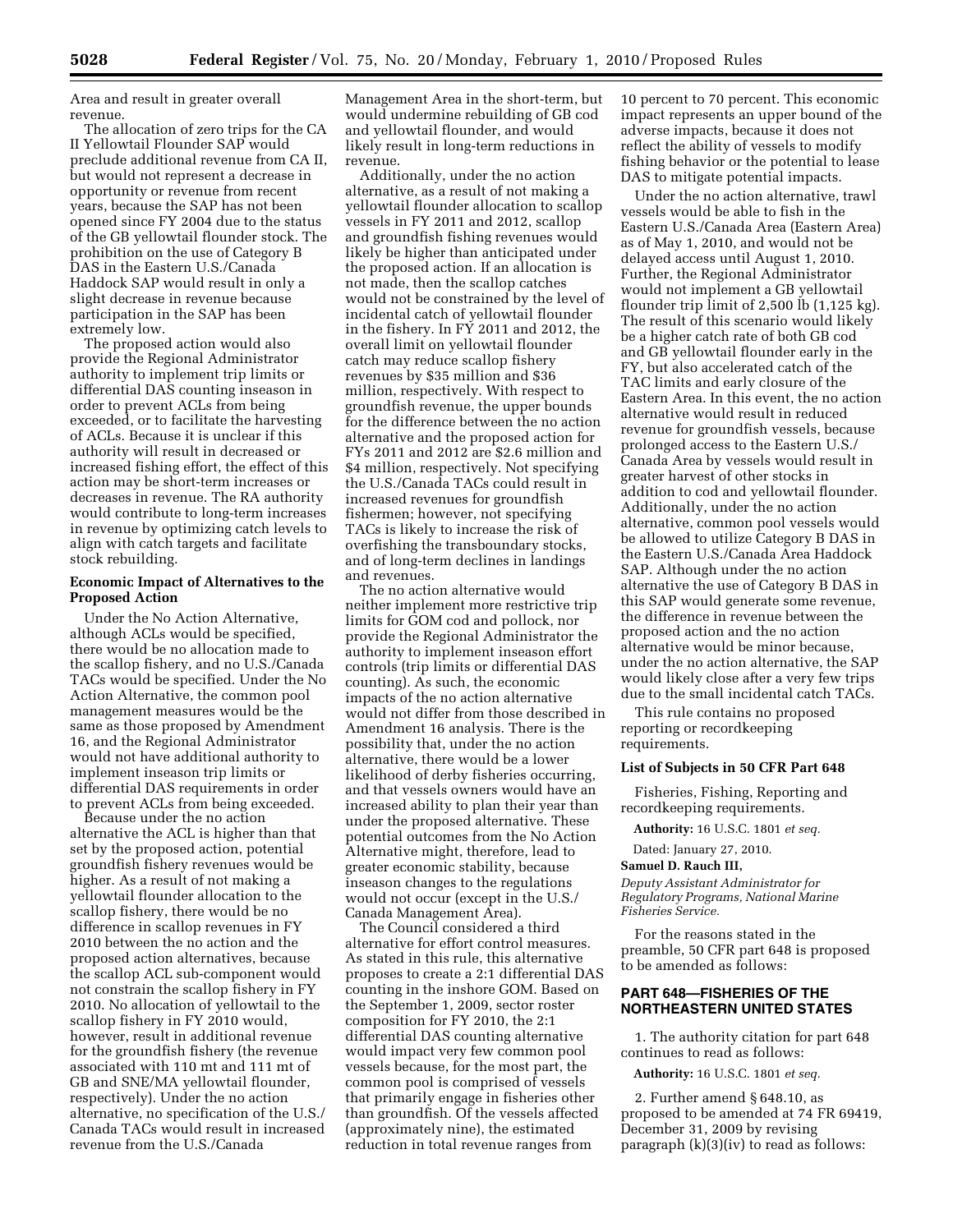#### **§ 648.10 NE multispecies broad stock areas.**

 $(3)^{*}$  \* \*

(iv) *SNE/MA Stock Area 4.* The SNE/ MA Stock Area 4 is the area bounded on the north and west by the coastline of the United States, bounded on the south by a line running from the east-facing coastline of North Carolina at 35° N. lat. until its intersection with the EEZ, and bounded on the east by straight lines connecting the following points in the order stated:

#### SNE/MA STOCK AREA 4

| Point            | N. Latitude     | W. Longitude    |
|------------------|-----------------|-----------------|
| G <sub>12</sub>  | (1)             | 70°00'          |
| IGB7<br>.        | 41°20'          | 70°00'          |
| IGB <sub>6</sub> | 41°20'          | $69^{\circ}50'$ |
| IGB5<br>.        | $41^{\circ}10'$ | 69°50'          |
| IGB4<br>.        | $41^{\circ}10'$ | 69°30'          |
| IGB3             | $41^{\circ}00'$ | 69°30'          |
| $IGB2$           | $41^{\circ}00'$ | 68°50'          |
| SNF4<br>.        | $39^{\circ}50'$ | 68°50'          |
| SNE3<br>.        | $39^{\circ}50'$ | $69^{\circ}00'$ |
| SNE5             | $39^{\circ}00'$ | $69^{\circ}00'$ |
| SNE6<br>.        | $39^{\circ}00'$ | (2)             |

1South-facing shoreline of Cape Cod, MA. 2The U.S.-Canada maritime boundary as it intersects with the EEZ.

3. In § 648.14, add paragraph (i)(2)(iii)(D) and revise paragraphs  $(k)(13)(ii)(A)$  and  $(B)$  to read as follows:

# **§ 648.14 Prohibitions.**

- \* \* \* \* \*
- $(i) * * * *$
- $(2) * * * *$
- $(iii) * * * *$

(D) Discard yellowtail flounder that meet the minimum size restrictions specified under § 648.83(a)(1) and (2).

- \* \* \* \* \*
	- (k) \* \* \*  $(13) * * * *$
	- $(ii) * * * *$
	-

(A) Land, or possess on board a vessel, more than the possession or landing limits specified in § 648.86(a), (b), (c), (d), (e), (g), (h), (j), (k), (l), (n), (p), (r), and (s); or violate any of the other provisions of § 648.86, unless otherwise specified in § 648.17.

(B) Possess or land per trip more than the possession or landing limits specified in § 648.86(a), (b), (c), (e), (g),  $(h)$ , (j), (l), (n), (p), (r), and (s), § 648.81(n), § 648.82(b)(5) and (6), § 648.85, or § 648.88 if the vessel has been issued a limited access NE multispecies permit or open access NE multispecies permit, as applicable.

\* \* \* \* \* 4. In § 648.60, revise paragraph

(a)(5)(ii) introductory text and paragraph  $(a)(5)(ii)(C)$  to read as follows:

#### **§ 648.60 Sea scallop area access program requirements.**

 $(a) * * * *$ 

 $(5) * * * *$ 

(ii) *NE multispecies possession limits and yellowtail flounder TACs.* A limited access scallop vessel that is declared into a trip and fishing within the Sea Scallop Access Areas described in § 648.59(b) through (d), and issued a valid NE multispecies permit as specified in  $\S 648.4(a)(1)$ , may fish for, possess, and land, per trip, up to a maximum of 1,000 lb (453.6 kg) of all NE multispecies combined, excluding yellowtail flounder, subject to the minimum commercial fish size restrictions specified in § 648.83(a)(1) and (2), and the additional restrictions for Atlantic cod, haddock, and yellowtail flounder specified in paragraphs  $(a)(5)(ii)(A)$  through  $(C)$  of this section. Such vessel is subject to the seasonal restriction established under the Sea Scallop Area Access Program and specified in § 648.59(b)(4), (c)(4), and (d)(4).

\* \* \* \* \* (C) *Yellowtail flounder.* Such vessel must retain all yellowtail flounder that meet the minimum size restrictions specified under § 648.83(a)(1) and (2).

(*1*) *Scallop Access Area TAC Availability.* After declaring a trip into and fishing within the Closed Area I, Closed Area II, or Nantucket Lightship Scallop Access Areas described in § 648.59(b), (c), and (d), respectively a scallop vessel that has a valid NE multispecies permit as specified in § 648.4(a)(1) may possess and land yellowtail flounder, provided the Regional Administrator has not issued a notice that the scallop fishery portion of the TACs specified in § 648.85(c) for the respective Closed Area I, Closed Area II, or Nantucket Lightship Scallop Access Areas have been harvested. The Regional Administrator shall publish notification in the **Federal Register,** in accordance with the Administrative Procedure Act, to notify scallop vessel owners that the scallop fishery portion of the TAC for a yellowtail flounder stock has been or is projected to be harvested by scallop vessels in any Access Area. Upon notification in the **Federal Register** that a TAC has been or is projected to be harvested, scallop vessels are prohibited from fishing in, and declaring and initiating a trip to the Access Area(s), where the TAC applies, for the remainder of the fishing year, unless the yellowtail flounder TAC is increased, as specified in paragraph  $(a)(5)(ii)(C)(3)$  of this section.

(*2*) *U.S./Canada Area TAC availability.* After declaring a trip into and fishing in the Closed Area I or Closed Area II Access Area described in § 648.59(b) and (c), a scallop vessel that has a valid NE multispecies permit, as specified in § 648.4(a)(1), may possess, and land yellowtail flounder, provided that the Regional Administrator has not issued a notice that the U.S./Canada yellowtail flounder TAC specified in § 648.85(a)(2) has been harvested. If the yellowtail flounder TAC established for the U.S./Canada Management Area pursuant to § 648.85(a)(2) has been or is projected to be harvested, as described in § 648.85(a)(3)(iv)(C)(*3*), scallop vessels are prohibited from possessing or landing yellowtail flounder in or from the Closed Area I and Closed Area II Access Areas.

(*3*) *Modification to yellowtail flounder TACs.* The yellowtail flounder TACs allocated to scallop vessels may be increased by the Regional Administrator after December 1 of each year pursuant to  $§ 648.85(c)(2)$ .

\* \* \* \* \* 5. Further amend § 648.82, as proposed to be amended at 74 FR 69429, December 31, 2009 by revising the introductory text to paragraph (b)(6), revising paragraphs (e)(1)(i) and (n)(1)(ii), and adding paragraph (o) to read as follows:

## **§ 648.82 Effort-control program for NE multispecies limited access vessels.**

\* \* \* \* \* (b) \* \* \*

(6) *Handgear A category.* A vessel qualified and electing to fish under the Handgear A category, as described in § 648.4(a)(1)(i)(A), may retain, per trip, up to 300 lb (135 kg) of cod, one Atlantic halibut, and the daily possession limit for other regulated species and ocean pout as specified under § 648.86. The cod trip limit shall be adjusted proportionally to the trip limit for GOM cod (rounded up to the nearest 50 lb (22.7 kg)), as specified in § 648.86(b)). For example, if the GOM cod trip limit specified at § 648.86(b) doubled, then the cod trip limit for the Handgear A category would double. Qualified vessels electing to fish under the Handgear A category are subject to the following restrictions:

- \* \* \* \* \*
- (e) \* \* \*
- $(1) * * * *$

(i) *Common pool vessels.* For a common pool vessel, Category A DAS shall accrue in 24-hr increments, unless otherwise required under paragraphs (n) or (o) of this section. For example, a vessel that fished from 6 a.m. to 10 p.m. would be charged 24 hr of Category A DAS, not 16 hr; a vessel that fished for

 $(k) * * * *$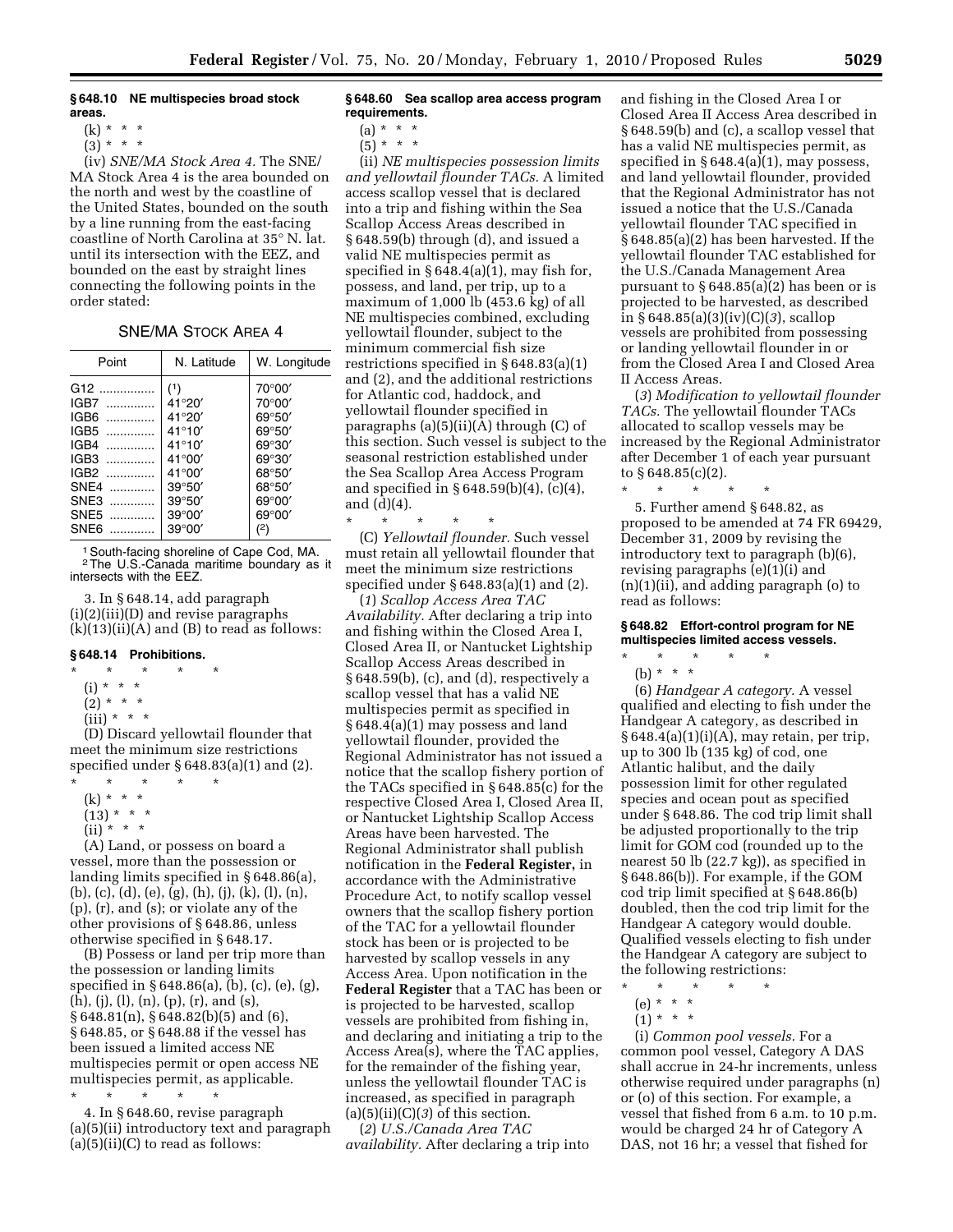25 hr would be charged 48 hr of Category A instead of 25 hr.

- \* \* \* \* \*
	- (n) \* \* \*  $(1)^*$  \* \* \*

(ii) *Differential DAS counting factor.*  For determining the differential DAS counting AM specified in this paragraph (n)(1), or the inseason differential DAS counting adjustment specified in paragraph (o) of this section, the following differential DAS factor shall, except as provided in paragraph (n)(1)(iii) of this section, be applied to the DAS accrual rate specified in paragraph (e)(1) of this section, and implemented in a manner consistent with the Administrative Procedure Act.

| Proportion of ACL | <b>Differential DAS</b> |
|-------------------|-------------------------|
| caught            | factor                  |
| 0.5               | 0.5                     |
| 0.6               | 0.6                     |
| 0.7               | 0.7                     |
| 0.8               | 0.8                     |
| 0.9               | No change               |
| 1.0               | No change               |
| 1.1               | 1.1                     |
| 1.2               | 1.2                     |
| 1.3               | 1.3                     |
| 1.4               | 1.4                     |
| 1.5               | 1.5                     |
| 1.6               | 1.6                     |
| 1.7               | 1.7                     |
| 1.8               | 1.8                     |
| 1.9               | 1.9                     |
| 2.0               | 2.0                     |

\* \* \* \* \* (o) *Inseason adjustment to differential* 

*DAS counting for NE multispecies common pool vessels.* (1) In addition to the DAS accrual provisions specified in paragraphs (e) and (n) of this section, and other measures specified in this part, common pool vessels are subject to the following restrictions: The Regional Administrator shall project the catch of regulated species or ocean pout by common pool vessels and shall determine whether such catch will exceed any of the sub-ACLs specified for common pool vessels as described in § 648.90(a)(4). This projection shall include catch by common pool vessels, as well as available information, if available, regarding the catch of regulated species and ocean pout by vessels fishing for NE multispecies in state waters outside of the authority of the FMP, vessels fishing in exempted fisheries, and vessels fishing in the Atlantic sea scallop fishery. If it is projected that catch will exceed or under-harvest the common pool sub-ACL, the Regional Administrator may, at any time during the fishing year, implement a differential DAS counting factor to all Category A DAS used within the pertinent stock area(s), as

specified in paragraph (n)(1)(i) of this section, in a manner consistent with the Administrative Procedure Act. Notwithstanding the fact that the differential DAS accountability measures described in paragraph (n)(1) of this section are intended to address potential over-harvests in fishing year 2010 and 2011, the scope of the Regional Administrator authority specified in this paragraph (o) is not limited to FY 2010 and 2011.

(2) The differential DAS counting factor shall be based on the projected proportion of the sub-ACL of each NE multispecies stock caught by common pool vessels, rounded to the nearest even tenth, as specified in paragraph (n)(1)(ii) of this section, unless otherwise specified in § 648.90(a)(5). For example, if the Regional Administrator projects that common pool vessels will catch 1.18 times the sub-ACL for GOM cod by the end of fishing year 2010, the Regional Administrator may implement a differential DAS counting factor of 1.2 to all Category A DAS used by common pool vessels within the Inshore GOM Differential DAS Area during fishing year 2010 (i.e., Category A DAS will be charged at a rate of 28.8 hr for every 24 hr fished—1.2 times 24-hr DAS counting). If it is projected that catch will simultaneously exceed or underharvest the sub-ACLs for several regulated species stocks within a particular stock area, the Regional Administrator may implement the most restrictive differential DAS counting factor derived from paragraph (n)(1)(ii) of this section for the sub-ACLs exceeded or underharvested to any Category A DAS used by common pool vessels within that particular stock area. For example, if it is projected that the common pool vessel catch will exceed the GOM cod sub-ACL by a factor of 1.2 and the CC/GOM yellowtail flounder sub-ACL by a factor of 1.1, the Regional Administrator may implement a differential DAS counting factor of 1.2 to any Category A DAS fished by common pool vessels within the Inshore GOM Differential DAS Area during the fishing year. For any inseason differential DAS counting factor implemented inseason, the differential DAS counting factor shall be applied against the DAS accrual provisions specified in paragraph (e)(1)(i) of this section for the time spent fishing in the applicable differential DAS counting area based upon the first VMS position into the applicable differential DAS counting area and the first VMS position outside of the applicable differential DAS counting area pursuant to §648.10.

For example, if a vessel fished 12 hr inside a differential DAS counting area where a differential DAS counting factor of 1.2 would be applied, and 12 hr outside of the differential DAS counting area, the vessel would be charged 48 hr of DAS use because DAS would be charged in 24-hr increments ((12 hr inside the area  $\times$  1.2 = 14.4 hr) + 12 hr outside the area, rounded to the next 24 hr increment to determine DAS charged).

(3) For any inseason differential DAS counting factor implemented in fishing year 2011, the inseason differential DAS counting factor shall be applied in accordance with the DAS accrual provisions specified in paragraph (e)(1)(i) of this section, and, if pursuant to paragraph (n)(1) of this section, in conjunction with a differential DAS counting factor also implemented for the same differential DAS area during fishing year 2011 as an AM. For example, if a differential DAS counting factor of 1.2 was applied to the Inshore GOM Differential DAS Area during fishing year 2011, as an AM due to a 20 percent overage of the GOM cod sub-ACL in fishing year 2010, and during fishing year 2011 the GOM cod sub-ACL was projected to be exceeded by 30 percent, an additional differential DAS factor of 1.3 would be applied to the DAS accrual rate as an inseason action during fishing year 2011. Under this example, the DAS accrual rate after both the AM and the inseason differential DAS rate is applied to FY 2011 in the Inshore GOM Differential DAS Counting Area would be 37.4 hr charged for every 24 hr fished—1.2 × 1.3 × 24-hr DAS charge.

6. In § 648.85, revise paragraphs  $(b)(6)(v)(B), (D), (F);$  and further amend § 648.85, as proposed to be amended at, 74 FR 69438, December 31, 2009 by revising paragraph  $(b)(6)(v)(H)$  and  $(I)$  to read as follows:

## **§ 648.85 Special management programs.**

# (b)  $* * * *$

- (6) \* \* \*
- $\int_{V} \int_{0}^{1} x^{2} x^{2} dx$

(B) *GB cod stock area.* The GB cod stock area, for the purposes of the Regular B DAS Program, identifying stock areas for trip limits specified in § 648.86, and determining areas applicable to Sector allocations of ACE pursuant to § 648.87(b), is the area defined by straight lines connecting the following points in the order stated:

## GB COD STOCK AREA

| Point   | N. latitude | W. longitude            |
|---------|-------------|-------------------------|
| GB1<br> |             | $\mid$ 70 $\degree$ 00' |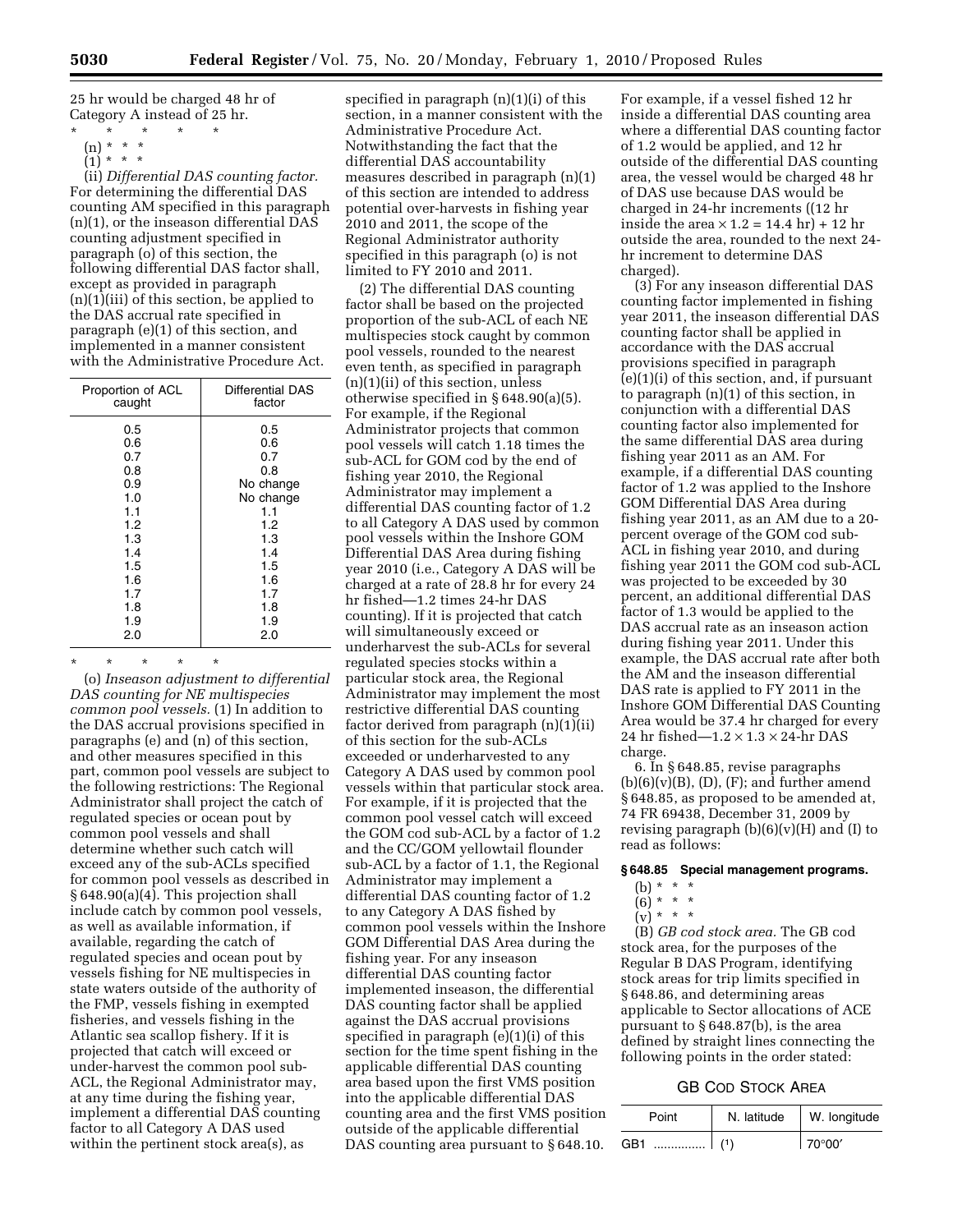#### GB COD STOCK AREA—Continued

| Point | N. latitude     | W. longitude |
|-------|-----------------|--------------|
| GB2   | 42°20'          | 70°00'       |
| GB3   | 42°20'          | (2)          |
| GB4   | 35°00'          | (2)          |
| GB5   | $35^{\circ}00'$ | (3)          |

1 Intersection of the north-facing coastline of Cape Cod, MA, and 70°00′ W. long. 2 U.S./Canada maritime boundary.

3 Intersection of the east-facing coastline of Outer Banks, NC, and 35°00′ N. lat.

\* \* \* \* \* (D) *American plaice stock area.* The American plaice stock area, for the purposes of the Regular B DAS Program, identifying stock areas for trip limits specified in § 648.86, and determining areas applicable to Sector allocations of ACE pursuant to § 648.87(b), is the area defined by straight lines connecting the following points in the order stated:

### AMERICAN PLAICE STOCK AREA

| Point | N. latitude     | W. longitude    |
|-------|-----------------|-----------------|
| AMP1  | (1)             | $67^{\circ}00'$ |
| AMP2  | (2)             | $67^{\circ}00'$ |
| AMP3  | $43^{\circ}50'$ | (2)             |
| AMP4  | $43^{\circ}50'$ | $67^{\circ}40'$ |
| AMP5  | (3)             | $67^{\circ}40'$ |
| AMP6  | (4)             | 67°40′          |
| AMP7  | $42^{\circ}30'$ | $67^{\circ}40'$ |
| AMP8  | $42^{\circ}30'$ | (2)             |
| AMP9  | $35^{\circ}00'$ | (2)             |
| AMP10 | $35^{\circ}00'$ | (5)             |

<sup>1</sup> Intersection of south-facing ME coastline<br>and 67°00' W. long.

<sup>2</sup>U.S./Canada maritime boundary.

 $3$  U.S./Canada maritime boundary (northern intersection with 67 $\degree$ 40' N. lat.).

<sup>4</sup> U.S./Canada maritime boundary (southern intersection with  $67^{\circ}40'$  N. lat.)

intersection with 67°40′ N. lat.) 5 Intersection of east-facing coastline of Outer Banks, NC, and 35°00′ N. lat.

\* \* \* \* \* (F) *SNE/MA winter flounder stock area.* The SNE winter flounder stock area, for the purposes of the Regular B DAS Program, identifying stock areas for trip limits specified in § 648.86, and determining areas applicable to Sector allocations of ACE pursuant to § 648.87(b), is the area defined by straight lines connecting the following points in the order stated:

SOUTHERN NEW ENGLAND/MID-ATLAN-TIC WINTER FLOUNDER STOCK AREA

| Point | N. latitude     | W. longitude    |
|-------|-----------------|-----------------|
| SNEW1 | (1)             | 70°00'          |
| SNEW2 | 42°20'          | 70°00'          |
| SNEW3 | 42°20'          | 68°50'          |
| SNEW4 | $39^{\circ}50'$ | 68°50'          |
| SNEW5 | $39^{\circ}50'$ | $71^{\circ}40'$ |
| SNEW6 | $39^{\circ}00'$ | 71°40'          |
| SNEW7 | $39^{\circ}00'$ | (2)             |
| SNEW8 | $35^{\circ}00'$ | (2)             |

|                | SOUTHERN NEW ENGLAND/MID-ATLAN- |  |
|----------------|---------------------------------|--|
|                | TIC WINTER FLOUNDER STOCK       |  |
| AREA—Continued |                                 |  |

| Point | N. latitude     | W. longitude |
|-------|-----------------|--------------|
| SNEW9 | $35^{\circ}00'$ | (3)          |

1 Intersection of the north-facing Coastline of Cape Cod, MA, and 70°00′ W. long. 2 U.S./Canada maritime boundary.

<sup>3</sup>The intersection of the east-facing coastline of Outer Banks, NC, and 35°00′ N. lat.

\* \* \* \* \* (H) *GB yellowtail flounder stock area.*  The GB yellowtail flounder stock area, for the purposes of the Regular B DAS Program, identifying stock areas for trip limits specified in § 648.86, and determining areas applicable to Sector allocations of ACE pursuant to § 648.87(b), is the area bounded on the east by the U.S./Canadian maritime boundary, and bound on the north, west, and south by straight lines connecting the following points in the order stated:

| Point                                        | N. latitude                                                               | W. longitude                                                           |
|----------------------------------------------|---------------------------------------------------------------------------|------------------------------------------------------------------------|
| USCA16<br>USCA1<br>USCA2<br>USCA17<br>USCA18 | 42°20'<br>42°20'<br>$39^{\circ}50'$<br>$39^{\circ}50'$<br>$39^{\circ}00'$ | (1)<br>$68^{\circ}50'$<br>68°50'<br>$69^{\circ}00'$<br>$69^{\circ}00'$ |
| USCA5                                        | $39^{\circ}00'$                                                           |                                                                        |

1 U.S./Canada maritime boundary.

(I) *GB winter flounder stock area.* The GB winter flounder stock area, for the purposes of the Regular B DAS Program, identifying stock areas for trip limits specified in § 648.86, and determining areas applicable to Sector allocations of ACE pursuant to § 648.87(b), is the area bounded on the east by the U.S./ Canadian maritime boundary and straight lines connecting the following points in the order stated:

| Point  | N. latitude     | W. longitude    |
|--------|-----------------|-----------------|
| USCA16 | 42°20'          | (1)             |
| USCA1  | 42°20'          | 68°50'          |
| USCA2  | $39^{\circ}50'$ | 68°50'          |
| USCA17 | $39^{\circ}50'$ | $69^{\circ}00'$ |
| USCA18 | $39^{\circ}00'$ | $69^{\circ}00'$ |
| USCA5  | $39^{\circ}00'$ | (1)             |

1 U.S./Canada maritime boundary.

\* \* \* \* \*

7. In § 648.86, revise paragraphs (a)(1) and (b)(1), and add paragraphs (r) and (s) to read as follows:

#### **§ 648.86 NE Multispecies possession restrictions.**

\* \* \* \* \*

(a) \* \* \* (1) *NE multispecies common pool vessels.* Haddock possession restrictions for such vessels may be implemented

through Regional Administrator authority, as specified in paragraph (r) of this section.

\* \* \* \* \*

(b) \* \* \*

(1) *GOM cod landing limit.* Except as provided in paragraph (b)(4) of this section, or unless otherwise restricted under § 648.85, a vessel fishing under a NE multispecies DAS permit, including a vessel issued a monkfish limited access permit and fishing under the monkfish Category C or D permit provisions, may land up to 800 lb (362.9 kg) of cod for each DAS, or part of a DAS, up to 4,000 lb (1,818.2 kg) per trip. Cod on board a vessel subject to this landing limit must be separated from other species of fish and stored so as to be readily available for inspection.

\* \* \* \* \* (r) *Pollock.* Unless otherwise restricted under this part, a vessel issued a NE multispecies DAS permit, a limited access Handgear A permit, an open access Handgear B permit, or a monkfish limited access permit and fishing under the monkfish Category C or D permit provisions, may not possess or land more than 1,000 lb (450 kg) of pollock for each DAS or part of a DAS fished, up to 10,000 lb (4,500 kg) per trip.

(s) *Regional Administrator authority to implement possession limits*—(1) *Possession restrictions to prevent exceeding common pool sub-ACLs.* If the Regional Administrator projects that the catch of any NE multispecies stock allocated to common pool vessels pursuant to § 648.90(a)(4) will exceed the pertinent sub-ACL, NMFS may implement or adjust, at any time prior to or during the fishing year, in a manner consistent with the Administrative Procedure Act, a per-DAS possession limit and/or a maximum trip limit in order to prevent exceeding the common pool sub-ACL in that fishing year.

(2) *Possession restrictions to facilitate harvest of sub-ACLs allocated to the common pool.* If the Regional Administrator projects that the sub-ACL of any stock allocated to the common pool pursuant to § 648.90(a)(4) will not be caught during the fishing year, the Regional Administrator may remove or adjust, in a manner consistent with the Administrative Procedure Act, a per-DAS possession limit and/or a maximum trip limit in order to facilitate harvest and enable the total catch to approach, but not exceed, the pertinent sub-ACL allocated to the common pool for that fishing year.

8. Further amend § 648.87, as proposed to be amended at 74 FR 69450,